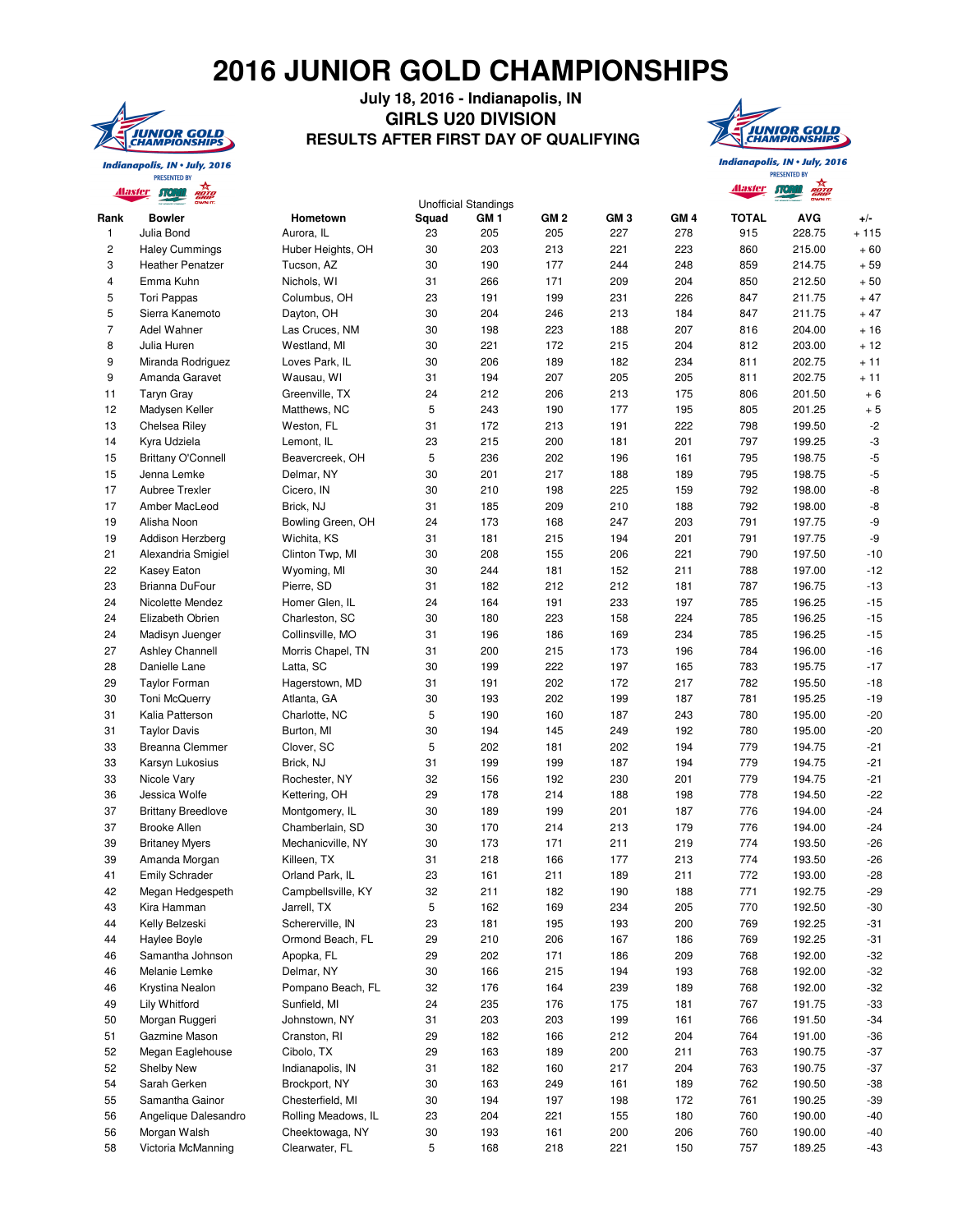| 58  | Rachel Strogin           | Mentor, OH              | 23     | 184 | 238 | 157 | 178 | 757 | 189.25 | $-43$ |
|-----|--------------------------|-------------------------|--------|-----|-----|-----|-----|-----|--------|-------|
| 58  | Paulina Torres           | Ponce, PR               | 29     | 169 | 224 | 189 | 175 | 757 | 189.25 | $-43$ |
| 61  | Janelle Irwin            | Schenectady, NY         | 23     | 175 | 180 | 178 | 223 | 756 | 189.00 | $-44$ |
| 62  | Laura Branch             | Victor, NY              | 23     | 216 | 148 | 166 | 224 | 754 | 188.50 | $-46$ |
|     |                          |                         |        |     |     |     |     |     |        |       |
| 63  | Kayla Johnson            | Edison, NJ              | 31     | 179 | 194 | 189 | 191 | 753 | 188.25 | $-47$ |
| 64  | Katelyn Jones            | Oviedo, FL              | 24     | 168 | 203 | 190 | 190 | 751 | 187.75 | $-49$ |
| 65  | Allison Dempski          | Marshall, WI            | 32     | 178 | 178 | 209 | 185 | 750 | 187.50 | $-50$ |
| 66  | <b>Brigitte Jacobs</b>   | Freeport, IL            | 29     | 180 | 153 | 234 | 181 | 748 | 187.00 | $-52$ |
| 66  | Rachel Selner            | Ontario, NY             | 30     | 161 | 200 | 178 | 209 | 748 | 187.00 | $-52$ |
|     |                          |                         |        |     |     |     |     |     |        |       |
| 66  | Alexandria Dick          | Pittsburgh, PA          | 31     | 212 | 189 | 180 | 167 | 748 | 187.00 | $-52$ |
| 69  | Kelsey Hackbart          | Bristol, PA             | 31     | 163 | 193 | 154 | 237 | 747 | 186.75 | $-53$ |
| 70  | Jordan Newham            | Aurora, IL              | 31     | 215 | 156 | 198 | 177 | 746 | 186.50 | $-54$ |
| 70  | Hollyann Johansen        | Wichita, KS             | 32     | 215 | 161 | 214 | 156 | 746 | 186.50 | $-54$ |
|     |                          |                         |        |     |     |     |     |     |        | $-55$ |
| 72  | Kendra Handler           | Lake Worth, FL          | 5      | 199 | 168 | 197 | 181 | 745 | 186.25 |       |
| 72  | Miranda Remmel           | Merritt Island, FL      | 23     | 194 | 179 | 192 | 180 | 745 | 186.25 | $-55$ |
| 72  | Samantha Kriner          | Killeen, TX             | 23     | 191 | 179 | 178 | 197 | 745 | 186.25 | $-55$ |
| 72  | Madelin Zubricky         | Howey In The Hills, FL  | 23     | 214 | 180 | 209 | 142 | 745 | 186.25 | $-55$ |
| 72  | Caitlyn Johnson          | Beaumont, TX            | 29     | 170 | 203 | 214 | 158 | 745 | 186.25 | $-55$ |
|     |                          |                         |        |     |     |     |     |     |        |       |
| 72  | Amanda Tarlos            | Lake Zurich, IL         | 30     | 154 | 169 | 221 | 201 | 745 | 186.25 | $-55$ |
| 78  | Sarah Tenyer             | Barrington, IL          | 5      | 178 | 213 | 184 | 168 | 743 | 185.75 | $-57$ |
| 78  | Sierra Johnson           | Lincoln, NE             | 23     | 191 | 206 | 168 | 178 | 743 | 185.75 | $-57$ |
| 78  | Sarah Kirkpatrick        | New Kensington, PA      | 29     | 154 | 209 | 195 | 185 | 743 | 185.75 | $-57$ |
| 78  | Lauren Pate              | Inver Grove Heights, MN | 29     | 187 | 156 | 209 | 191 | 743 | 185.75 | $-57$ |
|     |                          |                         |        |     |     |     |     |     |        |       |
| 78  | Savannah Gerou           | Kenosha, WI             | 32     | 197 | 180 | 177 | 189 | 743 | 185.75 | $-57$ |
| 83  | <b>Lilly Shell</b>       | Salem, VA               | 5      | 178 | 207 | 190 | 167 | 742 | 185.50 | $-58$ |
| 83  | Amanda Zappacosta        | Reading, PA             | 30     | 160 | 176 | 191 | 215 | 742 | 185.50 | $-58$ |
| 83  | Courtney Chaffin         | Cincinnati, OH          | 31     | 212 | 145 | 214 | 171 | 742 | 185.50 | $-58$ |
| 86  | <b>Brittney Schnicke</b> | Grand Rapids, MI        | 5      | 202 | 152 | 231 | 156 | 741 | 185.25 | $-59$ |
|     |                          |                         |        |     |     |     |     |     |        |       |
| 86  | <b>Alexis Neuer</b>      | Lewisburg, PA           | 23     | 179 | 210 | 164 | 188 | 741 | 185.25 | $-59$ |
| 88  | Sierra Ciesiolka         | Harker Heights, TX      | 24     | 162 | 196 | 182 | 200 | 740 | 185.00 | $-60$ |
| 89  | Kyra Chambers            | Ocoee, FL               | 30     | 166 | 162 | 191 | 220 | 739 | 184.75 | $-61$ |
| 89  | Bryanna Leyen            | Perry Hall, MD          | 31     | 169 | 184 | 203 | 183 | 739 | 184.75 | $-61$ |
| 91  | Jacqueline Evans         | Acton, MA               | 5      | 187 | 158 | 200 | 192 | 737 | 184.25 | $-63$ |
|     |                          |                         |        |     |     |     |     |     |        |       |
| 92  | Kelly Bishop             | Columbus, OH            | 5      | 131 | 196 | 234 | 175 | 736 | 184.00 | $-64$ |
| 92  | Angela Kozma             | Beachwood, NJ           | 24     | 190 | 208 | 158 | 180 | 736 | 184.00 | $-64$ |
| 92  | <b>Taylor Bailey</b>     | Joliet, IL              | 31     | 188 | 191 | 167 | 190 | 736 | 184.00 | $-64$ |
| 95  | Hanna Irvin              | Auburn, IN              | 5      | 192 | 184 | 192 | 167 | 735 | 183.75 | $-65$ |
|     |                          |                         |        |     |     |     |     |     |        |       |
| 95  | Alyssa Balicki           | Hazleton, PA            | 31     | 227 | 151 | 178 | 179 | 735 | 183.75 | $-65$ |
| 95  | Meghan Macunovich        | Canton, MI              | 32     | 193 | 190 | 189 | 163 | 735 | 183.75 | $-65$ |
| 98  | <b>Cameron Strombeck</b> | Durham, NC              | 29     | 191 | 160 | 166 | 216 | 733 | 183.25 | $-67$ |
| 99  | Stephanie Schwartz       | Racine, WI              | 29     | 155 | 191 | 230 | 156 | 732 | 183.00 | $-68$ |
| 100 | Katelyn Dickerson        | Painesville, OH         | 29     | 146 | 212 | 215 | 158 | 731 | 182.75 | $-69$ |
|     |                          |                         |        |     |     |     |     |     |        |       |
| 101 | <b>Tyra Sanchez</b>      | Honolulu, HI            | 23     | 190 | 209 | 134 | 197 | 730 | 182.50 | $-70$ |
| 101 | Sarah Forton             | Macomb, MI              | $30\,$ | 204 | 179 | 190 | 157 | 730 | 182.50 | $-70$ |
| 101 | Rayissa Amon             | Bloomfield, NY          | 31     | 181 | 199 | 179 | 171 | 730 | 182.50 | $-70$ |
| 101 | Dakota Stutz             | Killeen, TX             | 32     | 202 | 170 | 194 | 164 | 730 | 182.50 | $-70$ |
| 105 | <b>Haley Young</b>       | Baton Rouge, LA         | 23     | 128 | 169 | 233 | 199 | 729 | 182.25 | $-71$ |
|     |                          |                         |        |     |     |     |     |     |        |       |
| 105 | Rylee Blood              | Ely, IA                 | 23     | 178 | 234 | 170 | 147 | 729 | 182.25 | $-71$ |
| 105 | Sheyenne Cromer          | Craig, CO               | 23     | 175 | 183 | 216 | 155 | 729 | 182.25 | $-71$ |
| 105 | Jessica Mellott          | Lauderhill, FL          | 32     | 163 | 181 | 200 | 185 | 729 | 182.25 | $-71$ |
| 109 | Olivia Anderson          | Foxhome, MN             | 24     | 173 | 191 | 199 | 165 | 728 | 182.00 | $-72$ |
| 109 | Amy Caruso               | Dayton, NJ              | 31     | 194 | 193 | 171 | 170 | 728 | 182.00 | $-72$ |
|     |                          |                         |        |     |     |     |     |     |        |       |
| 109 | Rebecca Armand           | South Plainfield, NJ    | 31     | 165 | 168 | 216 | 179 | 728 | 182.00 | $-72$ |
| 112 | Kaylee Joseph            | Westerville, OH         | 5      | 185 | 211 | 174 | 157 | 727 | 181.75 | $-73$ |
| 112 | <b>Emily Koulis</b>      | Channahon, IL           | 23     | 167 | 165 | 197 | 198 | 727 | 181.75 | $-73$ |
| 112 | <b>Brooklynn Schutz</b>  | Elkhart, IN             | 31     | 198 | 177 | 183 | 169 | 727 | 181.75 | $-73$ |
| 115 | Carolina Snowden         | Spanaway, WA            | 24     | 204 | 151 | 216 | 154 | 725 | 181.25 | $-75$ |
|     |                          |                         |        |     |     |     |     |     |        |       |
| 115 | Mollie McGhee            | Genoa, OH               | 31     | 177 | 191 | 164 | 193 | 725 | 181.25 | $-75$ |
| 115 | Jamie Kulaga             | West Hazleton, PA       | 31     | 199 | 143 | 181 | 202 | 725 | 181.25 | $-75$ |
| 118 | Heather Erdei            | Omaha, NE               | 5      | 159 | 194 | 192 | 179 | 724 | 181.00 | $-76$ |
| 118 | <b>Brittany Raymond</b>  | Kuna, ID                | 24     | 169 | 161 | 194 | 200 | 724 | 181.00 | $-76$ |
|     |                          |                         |        | 179 |     |     |     | 724 | 181.00 |       |
| 118 | Lindsey Mason            | Loves Park, IL          | 30     |     | 182 | 203 | 160 |     |        | $-76$ |
| 118 | Justine Brookover        | Parkersburg, WV         | 30     | 180 | 181 | 196 | 167 | 724 | 181.00 | $-76$ |
| 118 | <b>Brandy Hoglund</b>    | Carpentersville, IL     | 32     | 185 | 204 | 134 | 201 | 724 | 181.00 | $-76$ |
| 123 | Caitlin Cunningham       | Honolulu, HI            | 23     | 176 | 163 | 184 | 200 | 723 | 180.75 | $-77$ |
| 124 | <b>Taylor Russell</b>    | Saltillo, MS            | 23     | 196 | 167 | 192 | 167 | 722 | 180.50 | $-78$ |
|     |                          |                         |        |     |     |     |     |     |        |       |
| 124 | <b>Brittany Arne</b>     | East Patchogue, NY      | 24     | 200 | 160 | 148 | 214 | 722 | 180.50 | $-78$ |
| 124 | Hope Gramly              | Aubrey, TX              | 29     | 202 | 178 | 167 | 175 | 722 | 180.50 | $-78$ |
| 127 | Hailey Wall              | Creedmoor, NC           | 29     | 175 | 153 | 213 | 180 | 721 | 180.25 | $-79$ |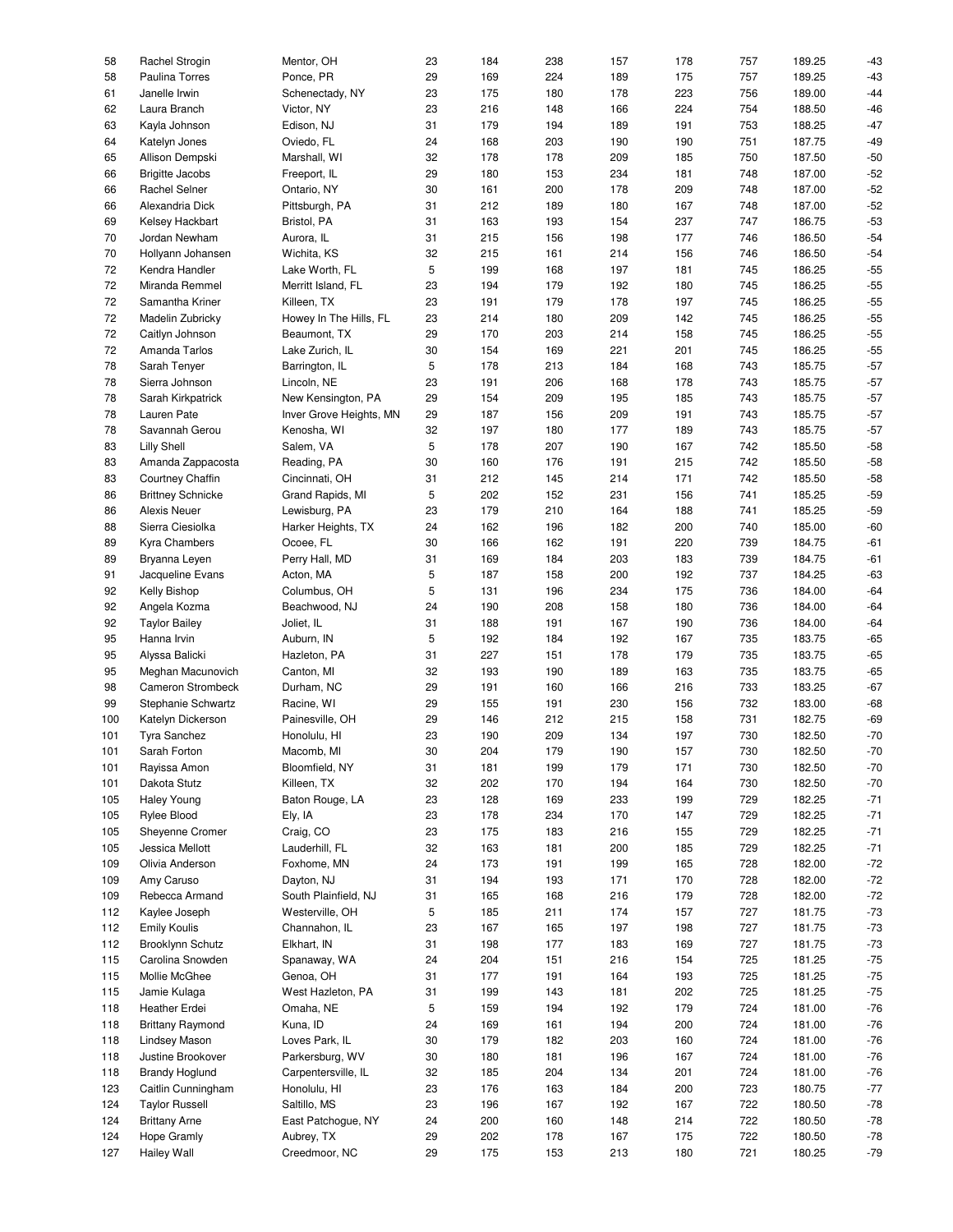| 127 | <b>Crystal Nutter</b>   | Mcpherson, KS         | 31 | 171 | 204 | 196 | 150 | 721 | 180.25 | $-79$ |
|-----|-------------------------|-----------------------|----|-----|-----|-----|-----|-----|--------|-------|
| 129 | Madison Janack          | Myrtle Beach, SC      | 30 | 175 | 135 | 202 | 208 | 720 | 180.00 | $-80$ |
| 129 | McKenna Collier         | Brick, NJ             | 31 | 203 | 201 | 179 | 137 | 720 | 180.00 | $-80$ |
| 129 | Breanna Elkin           | Louisville, KY        | 31 | 215 | 177 | 179 | 149 | 720 | 180.00 | $-80$ |
|     |                         |                       |    |     |     |     |     |     |        |       |
| 132 | Jenna Nottle            | Macomb, MI            | 30 | 156 | 169 | 190 | 204 | 719 | 179.75 | $-81$ |
| 132 | Brianna Erdmann         | Menasha, WI           | 31 | 205 | 189 | 153 | 172 | 719 | 179.75 | $-81$ |
| 134 | Dakotah Hazelwood       | Capron, IL            | 29 | 201 | 177 | 159 | 181 | 718 | 179.50 | $-82$ |
| 135 | Amanda Chrzanowski      | Schenectady, NY       | 5  | 163 | 181 | 196 | 177 | 717 | 179.25 | $-83$ |
|     |                         |                       |    |     |     |     |     |     |        |       |
| 135 | <b>Sydney Brummett</b>  | Fort Wayne, IN        | 5  | 180 | 145 | 186 | 206 | 717 | 179.25 | $-83$ |
| 135 | Jessica Schram          | New Lenox, IL         | 5  | 182 | 207 | 161 | 167 | 717 | 179.25 | $-83$ |
| 135 | Zoe Mahn                | Seattle, WA           | 5  | 161 | 206 | 158 | 192 | 717 | 179.25 | $-83$ |
|     |                         |                       |    |     |     |     |     |     |        |       |
| 135 | <b>Taylor Purgett</b>   | Marshfield, WI        | 30 | 166 | 201 | 151 | 199 | 717 | 179.25 | $-83$ |
| 135 | Dakota Faichnie         | Innisfil, ON          | 30 | 152 | 210 | 165 | 190 | 717 | 179.25 | $-83$ |
| 135 | Kellie Frain            | Yardley, PA           | 31 | 184 | 152 | 178 | 203 | 717 | 179.25 | $-83$ |
| 135 | Hannah Schorr           | White Oak, PA         | 32 | 187 | 187 | 181 | 162 | 717 | 179.25 | $-83$ |
|     | Rachel Bamford          |                       |    | 177 |     |     |     |     |        |       |
| 143 |                         | Gonic, NH             | 29 |     | 180 | 181 | 178 | 716 | 179.00 | $-84$ |
| 143 | <b>Tatum Ruffalo</b>    | Waterford, WI         | 29 | 156 | 223 | 153 | 184 | 716 | 179.00 | $-84$ |
| 143 | Jennifer Kelly          | Clinton Township, MI  | 31 | 167 | 179 | 212 | 158 | 716 | 179.00 | $-84$ |
| 146 | Josie Philpot           | Corbin, KY            | 30 | 145 | 195 | 173 | 202 | 715 | 178.75 | $-85$ |
|     |                         |                       |    |     |     |     |     |     |        |       |
| 146 | <b>Isabel Hughes</b>    | Raleigh, NC           | 30 | 165 | 166 | 196 | 188 | 715 | 178.75 | $-85$ |
| 146 | Crystal Land            | Lexington, KY         | 32 | 183 | 181 | 178 | 173 | 715 | 178.75 | $-85$ |
| 146 | Kendyl Hofmeister       | Essexville, MI        | 32 | 186 | 177 | 161 | 191 | 715 | 178.75 | $-85$ |
| 150 | Angel West              | Huber Heights, OH     | 5  | 157 | 174 | 213 | 170 | 714 | 178.50 | $-86$ |
|     |                         |                       |    |     |     |     |     |     |        |       |
| 150 | Alexis Cox              | Richmond, IN          | 5  | 206 | 166 | 190 | 152 | 714 | 178.50 | $-86$ |
| 150 | Jenna Henderson         | Washington, NJ        | 32 | 177 | 165 | 199 | 173 | 714 | 178.50 | $-86$ |
| 150 | Rebecca Dodson          | Panama City, FL       | 32 | 166 | 175 | 183 | 190 | 714 | 178.50 | $-86$ |
| 154 | Olivia Hoeksema         | Zeeland, MI           | 30 | 200 | 144 | 186 | 183 | 713 | 178.25 | $-87$ |
|     |                         |                       |    |     |     |     |     |     |        |       |
| 154 | Emma Davellis           | Libertyville, IL      | 32 | 161 | 149 | 224 | 179 | 713 | 178.25 | $-87$ |
| 156 | <b>Ashley Fries</b>     | Town Of Tonawanda, NY | 5  | 171 | 168 | 196 | 177 | 712 | 178.00 | $-88$ |
| 156 | Cassidy Courey          | Brooklyn Center, MN   | 29 | 180 | 182 | 165 | 185 | 712 | 178.00 | $-88$ |
| 156 | Jalesa Johnson          | Delmar, DE            | 30 | 176 | 182 | 168 | 186 | 712 | 178.00 | $-88$ |
|     |                         |                       |    |     |     |     |     |     |        |       |
| 156 | <b>Taylor Waglione</b>  | Staten Island, NY     | 30 | 208 | 192 | 156 | 156 | 712 | 178.00 | $-88$ |
| 156 | Abby Marszalkowski      | New Berlin, WI        | 32 | 178 | 165 | 184 | 185 | 712 | 178.00 | $-88$ |
| 156 | <b>Skylar McGarrity</b> | North Babylon, NY     | 32 | 200 | 164 | 155 | 193 | 712 | 178.00 | $-88$ |
| 162 | Cayla Davidson          | Manassas, VA          | 5  | 167 | 183 | 172 | 189 | 711 | 177.75 | $-89$ |
|     |                         |                       |    |     |     |     |     |     |        |       |
| 162 | Megan Groth             | Racine, WI            | 23 | 207 | 197 | 152 | 155 | 711 | 177.75 | $-89$ |
| 162 | Abigail Moeller         | Rice, MN              | 29 | 176 | 190 | 179 | 166 | 711 | 177.75 | $-89$ |
| 162 | Sarah Voiers            | Chesterton, IN        | 29 | 205 | 154 | 188 | 164 | 711 | 177.75 | $-89$ |
| 162 | Hope Mozingo            | Manchester, IA        | 29 | 233 | 150 | 158 | 170 | 711 | 177.75 | $-89$ |
|     |                         |                       |    |     |     |     |     |     |        |       |
| 162 | Alexis Grim             | Youngstown, OH        | 30 | 173 | 186 | 206 | 146 | 711 | 177.75 | $-89$ |
| 162 | Arianna Campbell        | Coos Bay, OR          | 30 | 156 | 185 | 172 | 198 | 711 | 177.75 | $-89$ |
| 169 | Sarah Doyle             | Georgetown, KY        | 32 | 193 | 158 | 191 | 168 | 710 | 177.50 | $-90$ |
| 170 | Megan Heflin            | Dyer, IN              | 5  | 192 | 151 | 210 | 156 | 709 | 177.25 | $-91$ |
|     |                         |                       |    |     |     |     |     |     |        |       |
| 170 | Kelsi Anderson          | San Antonio, TX       | 29 | 179 | 178 | 185 | 167 | 709 | 177.25 | $-91$ |
| 170 | Marie Beyer             | Algonquin, IL         | 30 | 170 | 172 | 192 | 175 | 709 | 177.25 | $-91$ |
| 170 | Anita Li                | Alpharetta, GA        | 31 | 223 | 185 | 131 | 170 | 709 | 177.25 | $-91$ |
| 174 | Savannah Slark          | Columbus, OH          | 30 | 210 | 156 | 171 | 171 | 708 | 177.00 | $-92$ |
|     |                         |                       |    |     |     |     |     |     |        |       |
| 175 | Natalie Koprowitz       | Girard, IL            | 5  | 186 | 137 | 202 | 182 | 707 | 176.75 | $-93$ |
| 175 | Ashley Moch             | Louisville, KY        | 5  | 201 | 178 | 181 | 147 | 707 | 176.75 | $-93$ |
| 175 | Hannah Terrill          | Midland, MI           | 5  | 147 | 190 | 203 | 167 | 707 | 176.75 | $-93$ |
| 175 | Raven Leflore           | Fairview Heights, IL  | 29 | 198 | 190 | 155 | 164 | 707 | 176.75 | $-93$ |
|     |                         | Bremerton, WA         |    |     |     |     |     |     | 176.75 | $-93$ |
| 175 | <b>Ruth Click</b>       |                       | 29 | 180 | 189 | 141 | 197 | 707 |        |       |
| 175 | Cristina Scheuerman     | Zeeland, MI           | 31 | 192 | 191 | 166 | 158 | 707 | 176.75 | $-93$ |
| 181 | Lauren Vandaniker       | Essex, MD             | 29 | 224 | 166 | 150 | 166 | 706 | 176.50 | $-94$ |
| 182 | Carlene Beyer           | Ogdensburg, WI        | 5  | 190 | 177 | 165 | 173 | 705 | 176.25 | $-95$ |
|     |                         |                       |    |     |     |     |     |     | 176.25 |       |
| 182 | <b>Ashley Trone</b>     | Indianapolis, IN      | 30 | 154 | 198 | 181 | 172 | 705 |        | $-95$ |
| 182 | Amanda Scharf           | North Brunswick, NJ   | 31 | 246 | 154 | 159 | 146 | 705 | 176.25 | $-95$ |
| 182 | Devin Elmlinger         | Avon, IN              | 32 | 185 | 165 | 154 | 201 | 705 | 176.25 | $-95$ |
| 182 | Alecia Albanese         | Griffith, IN          | 32 | 148 | 171 | 174 | 212 | 705 | 176.25 | $-95$ |
|     |                         |                       |    |     |     |     |     |     |        |       |
| 187 | Kaitlyn Salow           | Manchester, IA        | 5  | 178 | 189 | 155 | 182 | 704 | 176.00 | $-96$ |
| 187 | Sabrina Fautheree       | Converse, TX          | 5  | 161 | 183 | 183 | 177 | 704 | 176.00 | $-96$ |
| 187 | <b>Brittany McElroy</b> | Augusta, GA           | 5  | 150 | 186 | 192 | 176 | 704 | 176.00 | $-96$ |
| 187 | <b>Haley Solberg</b>    | Belvidere, IL         | 23 | 190 | 190 | 164 | 160 | 704 | 176.00 | $-96$ |
| 191 | Sierra Lewis            | Scottsboro, AL        | 23 | 186 | 154 | 185 | 178 | 703 | 175.75 | $-97$ |
|     |                         |                       |    |     |     |     |     |     |        |       |
| 191 | Sydney Underwood        | Louisville, KY        | 23 | 182 | 162 | 180 | 179 | 703 | 175.75 | $-97$ |
| 191 | Colby Jones             | Virginia Beach, VA    | 29 | 236 | 170 | 162 | 135 | 703 | 175.75 | $-97$ |
| 191 | Kaitlyn Eder            | Lithia, FL            | 29 | 197 | 178 | 164 | 164 | 703 | 175.75 | $-97$ |
| 191 | Skyler Brown            | New Milford, CT       | 31 | 168 | 206 | 155 | 174 | 703 | 175.75 | $-97$ |
|     |                         |                       |    |     |     |     |     |     |        |       |
| 196 | Tabitha DeBat           | Manassas, VA          | 5  | 145 | 211 | 166 | 180 | 702 | 175.50 | $-98$ |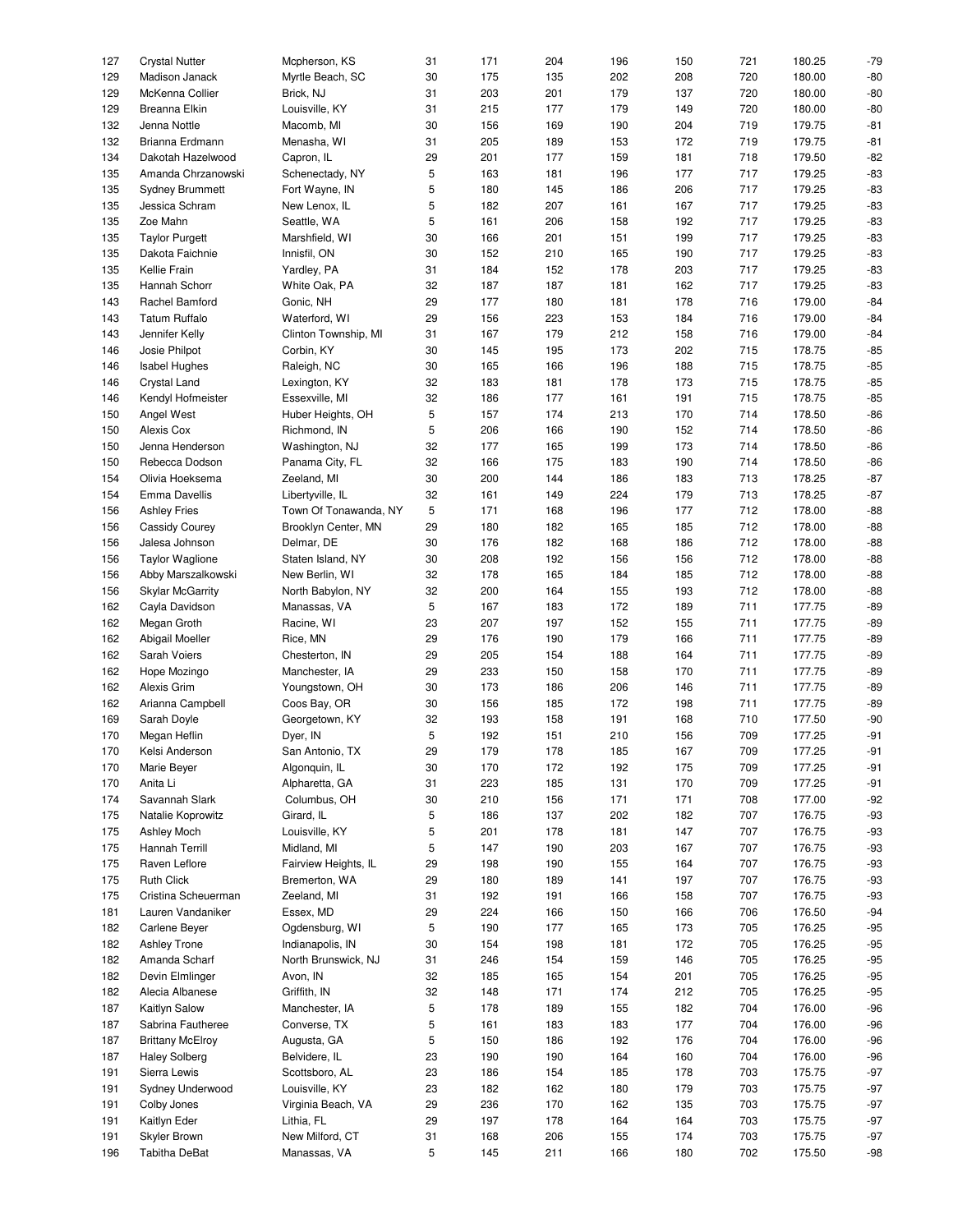| 196 | Alexis Stein           | S St. Paul, MN        | 24 | 137 | 169 | 187 | 209 | 702 | 175.50 | $-98$  |
|-----|------------------------|-----------------------|----|-----|-----|-----|-----|-----|--------|--------|
| 196 | Katie Belk             | Dallas, NC            | 29 | 178 | 156 | 180 | 188 | 702 | 175.50 | $-98$  |
| 196 | Aubrey Shipman         | Lexington, NC         | 29 | 164 | 147 | 222 | 169 | 702 | 175.50 | $-98$  |
|     |                        |                       |    |     |     |     |     |     |        |        |
| 196 | Keri Molloy            | Sandusky, MI          | 30 | 178 | 141 | 189 | 194 | 702 | 175.50 | $-98$  |
| 196 | Stefani Fallabeck      | Kenosha, WI           | 32 | 164 | 191 | 178 | 169 | 702 | 175.50 | $-98$  |
|     |                        |                       |    |     |     |     |     |     |        |        |
| 202 | Emma Wrenn             | Arlington Heights, IL | 23 | 151 | 162 | 196 | 192 | 701 | 175.25 | $-99$  |
| 202 | Hailie Savoie          | Cankton, LA           | 30 | 169 | 167 | 158 | 207 | 701 | 175.25 | $-99$  |
| 202 | Jessica Shufelt        | Watervliet, NY        | 30 | 221 | 145 | 169 | 166 | 701 | 175.25 | $-99$  |
|     |                        |                       |    |     |     |     |     |     |        |        |
| 202 | Brianna MacLeod        | Brick, NJ             | 31 | 166 | 187 | 157 | 191 | 701 | 175.25 | $-99$  |
| 202 | Amanda Balas           | Trafford, PA          | 31 | 171 | 204 | 167 | 159 | 701 | 175.25 | $-99$  |
| 207 | Jenna Coldiron         |                       | 5  |     |     |     |     |     | 175.00 | $-100$ |
|     |                        | Cincinnati, OH        |    | 195 | 146 | 182 | 177 | 700 |        |        |
| 207 | Danielle Cox           | Mobile, AL            | 30 | 192 | 151 | 190 | 167 | 700 | 175.00 | $-100$ |
| 207 | Madchen Breen          | Warren, MI            | 30 | 154 | 177 | 199 | 170 | 700 | 175.00 | $-100$ |
|     |                        |                       |    |     |     |     |     |     |        |        |
| 207 | Madison Blythe         | Saint John, IN        | 32 | 160 | 195 | 169 | 176 | 700 | 175.00 | $-100$ |
| 211 | Allison Hresko         | Lebanon, PA           | 24 | 177 | 204 | 148 | 170 | 699 | 174.75 | $-101$ |
| 211 | Stephanie Zavala       | Downey, CA            | 30 | 129 | 201 | 184 | 185 | 699 | 174.75 | $-101$ |
|     |                        |                       |    |     |     |     |     |     |        |        |
| 211 | <b>Taylor Todd</b>     | Panama City, FL       | 32 | 143 | 158 | 200 | 198 | 699 | 174.75 | $-101$ |
| 214 | Megan Hess             | Urbandale, IA         | 30 | 176 | 173 | 170 | 179 | 698 | 174.50 | $-102$ |
| 214 | Brianna Jordan         | Annandale, VA         | 31 | 174 | 177 | 190 | 157 | 698 | 174.50 | $-102$ |
|     |                        |                       |    |     |     |     |     |     |        |        |
| 216 | Candyce Bradley        | Farmington Hills, MI  | 5  | 179 | 177 | 151 | 190 | 697 | 174.25 | $-103$ |
| 216 | Mikhela Bakle          | Fort Walton Beach, FL | 23 | 164 | 144 | 197 | 192 | 697 | 174.25 | $-103$ |
|     |                        |                       |    |     |     |     |     |     |        |        |
| 216 | Stephanie Dennis       | Emma, MO              | 31 | 147 | 169 | 184 | 197 | 697 | 174.25 | $-103$ |
| 216 | Aspen Herzberg         | Wichita, KS           | 31 | 203 | 170 | 144 | 180 | 697 | 174.25 | $-103$ |
| 220 | <b>Ashley Saville</b>  | Vienna, VA            | 30 | 166 | 177 | 165 | 188 | 696 | 174.00 | $-104$ |
|     |                        |                       |    |     |     |     |     |     |        |        |
| 220 | <b>Emily Notebaert</b> | Rochester, NY         | 30 | 206 | 155 | 179 | 156 | 696 | 174.00 | $-104$ |
| 220 | Josie Knight           | Parkersburg, WV       | 30 | 184 | 161 | 188 | 163 | 696 | 174.00 | $-104$ |
| 223 | Sierra Howes           | Corunna, MI           | 24 | 196 | 164 | 167 | 168 | 695 | 173.75 | $-105$ |
|     |                        |                       |    |     |     |     |     |     |        |        |
| 223 | Meagan Collins         | Stony Point, NY       | 24 | 157 | 181 | 171 | 186 | 695 | 173.75 | $-105$ |
| 225 | Magdalena Hignojos     | Round Rock, TX        | 29 | 234 | 151 | 152 | 157 | 694 | 173.50 | $-106$ |
|     |                        |                       |    |     |     |     |     |     |        |        |
| 225 | Sarah Wille            | Hoffman Estates, IL   | 32 | 203 | 126 | 173 | 192 | 694 | 173.50 | $-106$ |
| 227 | Camelia Coffman        | Rocklin, CA           | 23 | 159 | 168 | 229 | 137 | 693 | 173.25 | $-107$ |
| 227 | Rachel Clifton         | Oswego, IL            | 29 | 169 | 152 | 184 | 188 | 693 | 173.25 | $-107$ |
|     |                        |                       |    |     |     |     |     |     |        |        |
| 227 | Mariah Williams        | Bloomington, NY       | 31 | 176 | 201 | 181 | 135 | 693 | 173.25 | $-107$ |
| 230 | <b>Violet Kirk</b>     | Aurora, IL            | 24 | 160 | 188 | 181 | 163 | 692 | 173.00 | $-108$ |
| 230 | Sarah Gill             | Attleboro, MA         | 29 | 206 | 168 | 161 | 157 | 692 | 173.00 | $-108$ |
|     |                        |                       |    |     |     |     |     |     |        |        |
| 230 | Danielle Enfield       | Orlando, FL           | 30 | 180 | 155 | 157 | 200 | 692 | 173.00 | $-108$ |
| 233 | Morgan Stary           | Green Bay, WI         | 32 | 144 | 171 | 219 | 157 | 691 | 172.75 | $-109$ |
| 233 | <b>Taylor Allen</b>    | Bonnie, IL            | 32 | 177 | 182 | 160 | 172 | 691 | 172.75 | $-109$ |
|     |                        |                       |    |     |     |     |     |     |        |        |
| 235 | Orianna Rios           | Mt. Vernon, IL        | 23 | 156 | 170 | 170 | 194 | 690 | 172.50 | $-110$ |
| 235 | Shaune Pine            | Aweres Twp, ON        | 23 | 180 | 129 | 219 | 162 | 690 | 172.50 | $-110$ |
| 235 | Averi Brown            | Columbus, OH          | 30 | 192 | 151 | 149 | 198 | 690 | 172.50 | $-110$ |
|     |                        |                       |    |     |     |     |     |     |        |        |
| 235 | Sara Snyder            | Depew, NY             | 31 | 194 | 172 | 145 | 179 | 690 | 172.50 | $-110$ |
| 235 | Kennedi Laughlin       | Destin, FL            | 31 | 155 | 219 | 149 | 167 | 690 | 172.50 | $-110$ |
|     |                        |                       |    |     |     |     |     |     |        |        |
| 240 | Alexis Lake            | North Salt Lake, UT   | 23 | 175 | 142 | 209 | 163 | 689 | 172.25 | $-111$ |
| 240 | Tea Lewis              | N. Chesterfield, VA   | 30 | 183 | 135 | 233 | 138 | 689 | 172.25 | $-111$ |
| 240 | Lauren Piotrowski      | Schenectady, NY       | 30 | 190 | 169 | 157 | 173 | 689 | 172.25 | $-111$ |
|     |                        |                       |    |     |     |     |     |     |        |        |
| 240 | Kaitlyn Keith          | Bloomingdale, IL      | 31 | 200 | 149 | 172 | 168 | 689 | 172.25 | $-111$ |
| 240 | Lauren Price           | Chicago, IL           | 31 | 155 | 177 | 178 | 179 | 689 | 172.25 | $-111$ |
| 245 | Emma Dockery           | Ravenna, OH           | 5  | 158 | 165 | 176 | 189 | 688 | 172.00 | $-112$ |
|     |                        |                       |    |     |     |     |     |     |        |        |
| 245 | Mylee McCracken        | Machesney Park, IL    | 5  | 162 | 149 | 181 | 196 | 688 | 172.00 | $-112$ |
| 245 | Tiera Gulum            | Schenectady, NY       | 24 | 184 | 145 | 181 | 178 | 688 | 172.00 | $-112$ |
|     | Kaleigh Rapp           | Grand Island, NE      | 24 | 158 |     | 174 | 197 | 688 | 172.00 | $-112$ |
| 245 |                        |                       |    |     | 159 |     |     |     |        |        |
| 245 | Maryssa Carey          | Hobart, IN            | 31 | 138 | 213 | 175 | 162 | 688 | 172.00 | $-112$ |
| 245 | Meghan Christman       | Pittsburgh, PA        | 31 | 144 | 192 | 168 | 184 | 688 | 172.00 | $-112$ |
|     |                        |                       |    |     |     |     |     |     |        |        |
| 245 | Miranda Vreeland       | Pepin, WI             | 32 | 167 | 171 | 156 | 194 | 688 | 172.00 | $-112$ |
| 252 | Brogan Zengel          | Centerville, OH       | 5  | 157 | 169 | 179 | 182 | 687 | 171.75 | $-113$ |
| 252 | Allison Wells          | Dilworth, MN          | 23 | 198 | 177 | 170 | 142 | 687 | 171.75 | $-113$ |
|     |                        |                       |    |     |     |     |     |     |        |        |
| 252 | Jaime Golden           | Sparta, NJ            | 31 | 172 | 154 | 178 | 183 | 687 | 171.75 | $-113$ |
| 252 | Becca King             | Wichita, KS           | 31 | 172 | 153 | 137 | 225 | 687 | 171.75 | $-113$ |
| 256 | Veronica Dreyfus       | Aurora, IL            | 30 | 193 | 167 | 170 | 156 | 686 | 171.50 | $-114$ |
|     |                        |                       |    |     |     |     |     |     |        |        |
| 256 | Natalya Porcello       | Albany, NY            | 32 | 144 | 160 | 193 | 189 | 686 | 171.50 | $-114$ |
| 258 | Emma Quay              | Philadelphia, PA      | 23 | 142 | 170 | 229 | 144 | 685 | 171.25 | $-115$ |
|     |                        |                       |    |     |     |     |     |     |        |        |
| 258 | Eryn Ellis             | Greenfield, IN        | 24 | 149 | 181 | 174 | 181 | 685 | 171.25 | $-115$ |
| 258 | Destiny Truly          | Minneapolis, MN       | 24 | 168 | 175 | 182 | 160 | 685 | 171.25 | $-115$ |
| 258 | Kayla Ovesny           | Norman, OK            | 30 | 144 | 180 | 179 | 182 | 685 | 171.25 | $-115$ |
|     |                        |                       |    |     |     |     |     |     |        |        |
| 258 | Kylah Martin           | La Vergne, TN         | 32 | 151 | 164 | 196 | 174 | 685 | 171.25 | $-115$ |
| 263 | Natalie Dutton         | Jenks, OK             | 24 | 157 | 176 | 160 | 191 | 684 | 171.00 | $-116$ |
| 263 | Emma Elfrink           | Palm Harbor, FL       | 29 | 187 | 156 | 197 | 144 | 684 | 171.00 | $-116$ |
|     |                        |                       |    |     |     |     |     |     |        |        |
| 263 | Kelsey Edwards         | Old Bridge, NJ        | 31 | 174 | 180 | 167 | 163 | 684 | 171.00 | $-116$ |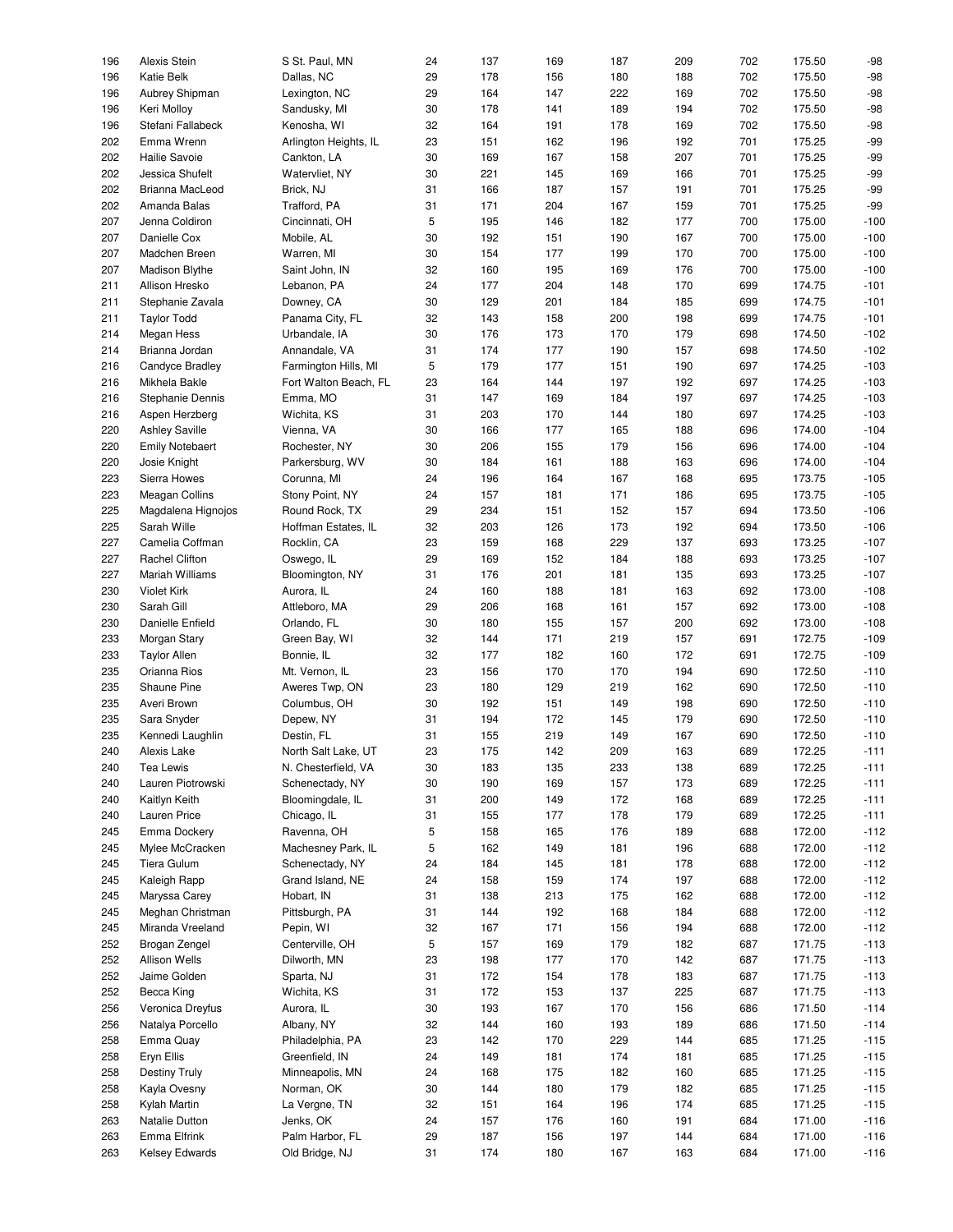| 266 | Mattie Brandos           | Brookfield, WI      | 5  | 168 | 202 | 170 | 143 | 683 | 170.75 | $-117$ |
|-----|--------------------------|---------------------|----|-----|-----|-----|-----|-----|--------|--------|
| 266 | Makayla Baeten           | Green Bay, WI       | 29 | 178 | 185 | 151 | 169 | 683 | 170.75 | $-117$ |
|     |                          |                     |    |     |     |     |     |     |        |        |
| 266 | Angela Falgoust          | Baton Rouge, LA     | 30 | 170 | 161 | 176 | 176 | 683 | 170.75 | $-117$ |
| 266 | Ashton Anderson          | Topeka, KS          | 31 | 130 | 190 | 175 | 188 | 683 | 170.75 | $-117$ |
| 266 | Heather Duncan           | Middleburg, FL      | 32 | 182 | 152 | 165 | 184 | 683 | 170.75 | $-117$ |
| 271 | <b>Emilie Passanante</b> | Port St. Lucie, FL  | 5  | 170 | 164 | 193 | 155 | 682 | 170.50 | $-118$ |
| 271 | Janet Hill               | Euclid, OH          | 29 | 158 | 160 | 173 | 191 | 682 | 170.50 | $-118$ |
|     |                          |                     |    |     |     |     |     |     |        |        |
| 271 | Kori Smith               | Semora, NC          | 30 | 147 | 181 | 182 | 172 | 682 | 170.50 | $-118$ |
| 274 | Samantha Holbrook        | Haymarket, VA       | 5  | 170 | 146 | 138 | 227 | 681 | 170.25 | $-119$ |
| 274 | <b>Tyra Merritt</b>      | Tampa, FL           | 29 | 192 | 138 | 189 | 162 | 681 | 170.25 | $-119$ |
| 274 | Adrianna Stacy           | Sebring, FL         | 29 | 177 | 151 | 188 | 165 | 681 | 170.25 | $-119$ |
|     |                          |                     |    |     |     |     |     |     |        |        |
| 274 | Denisyha Waller          | Markham, IL         | 32 | 169 | 169 | 132 | 211 | 681 | 170.25 | $-119$ |
| 278 | Rebekah Loker            | Woodstock, ON       | 5  | 160 | 182 | 179 | 159 | 680 | 170.00 | $-120$ |
| 278 | Mary Conneely            | Des Plaines, IL     | 23 | 200 | 163 | 179 | 138 | 680 | 170.00 | $-120$ |
| 278 | Hannah Forton            | Macomb, MI          | 30 | 187 | 155 | 171 | 167 | 680 | 170.00 | $-120$ |
|     |                          |                     |    |     |     |     |     |     |        | $-121$ |
| 281 | Kayla Vernon             | Indianapolis, IN    | 23 | 152 | 167 | 159 | 201 | 679 | 169.75 |        |
| 281 | Shania Carr              | Chicago, IL         | 23 | 178 | 162 | 179 | 160 | 679 | 169.75 | $-121$ |
| 281 | Angelica Hernandez       | Aurora, IL          | 24 | 190 | 199 | 167 | 123 | 679 | 169.75 | $-121$ |
| 281 | Emma Catone              | Webster, NY         | 29 | 161 | 178 | 178 | 162 | 679 | 169.75 | $-121$ |
|     |                          |                     |    |     |     |     |     |     |        |        |
| 281 | Jaden Takayesu           | Flower Mound, TX    | 30 | 187 | 144 | 188 | 160 | 679 | 169.75 | $-121$ |
| 281 | Hayley Ryan              | Piqua, OH           | 32 | 145 | 205 | 163 | 166 | 679 | 169.75 | $-121$ |
| 281 | Kayla Crawford           | Silvis, IL          | 32 | 188 | 157 | 157 | 177 | 679 | 169.75 | $-121$ |
| 281 | Ashton Harnage           | Greensboro, NC      | 32 | 160 | 209 | 173 | 137 | 679 | 169.75 | $-121$ |
| 289 | Megan Carpenter          | San Diego, CA       | 30 | 185 | 165 | 179 | 149 | 678 | 169.50 | $-122$ |
|     |                          |                     |    |     |     |     |     |     |        |        |
| 289 | Meghan Quick             | Fayetteville, NC    | 30 | 126 | 186 | 193 | 173 | 678 | 169.50 | $-122$ |
| 291 | Leah Glazer              | Henderson, NV       | 23 | 177 | 170 | 171 | 159 | 677 | 169.25 | $-123$ |
| 291 | Capri Howard             | Lansing, IL         | 23 | 167 | 171 | 183 | 156 | 677 | 169.25 | $-123$ |
| 291 | Jaelynn Hoehnen          | Waukesha, WI        | 24 | 169 | 172 | 174 | 162 | 677 | 169.25 | $-123$ |
|     |                          |                     |    |     |     |     |     |     |        |        |
| 291 | Dene Standifer           | Cheyenne, WY        | 24 | 149 | 190 | 182 | 156 | 677 | 169.25 | $-123$ |
| 291 | Lauren Sides             | Cape Girardeau, MO  | 32 | 133 | 173 | 177 | 194 | 677 | 169.25 | $-123$ |
| 291 | Davion Turella           | San Antonio, TX     | 32 | 178 | 165 | 183 | 151 | 677 | 169.25 | $-123$ |
| 297 | Megan Paul               | Butler, PA          | 23 | 166 | 179 | 177 | 154 | 676 | 169.00 | $-124$ |
|     |                          |                     |    |     |     |     |     |     |        | $-124$ |
| 297 | <b>Renee Riffey</b>      | Glen Burnie, MD     | 24 | 143 | 195 | 137 | 201 | 676 | 169.00 |        |
| 297 | Caity Cox                | Burton, MI          | 29 | 204 | 186 | 156 | 130 | 676 | 169.00 | $-124$ |
| 297 | Kalee Johnson            | Davison, MI         | 30 | 180 | 146 | 136 | 214 | 676 | 169.00 | $-124$ |
| 297 | Amanda Nardiello         | Brick, NJ           | 31 | 190 | 161 | 175 | 150 | 676 | 169.00 | $-124$ |
| 302 |                          | Converse, TX        | 23 | 173 | 167 | 166 | 169 | 675 | 168.75 | $-125$ |
|     | Angelica Anthony         |                     |    |     |     |     |     |     |        |        |
| 302 | Monica Colon             | Romeoville, IL      | 23 | 137 | 158 | 207 | 173 | 675 | 168.75 | $-125$ |
| 302 | Hanna Duver              | Indianola, IA       | 30 | 188 | 169 | 157 | 161 | 675 | 168.75 | $-125$ |
| 302 | Brianna Novak            | Brighton, CO        | 30 | 138 | 178 | 176 | 183 | 675 | 168.75 | $-125$ |
| 302 | Sarah Florence           | Egg Harbor City, NJ | 31 | 126 | 223 | 159 | 167 | 675 | 168.75 | $-125$ |
|     |                          |                     |    |     |     |     |     |     |        |        |
| 307 | Paytynn Kuhns            | Montgomery, IL      | 5  | 167 | 168 | 180 | 159 | 674 | 168.50 | $-126$ |
| 307 | <b>Britney Grey</b>      | Cattaraugus, NY     | 5  | 168 | 165 | 169 | 172 | 674 | 168.50 | $-126$ |
| 307 | Taylor Heimbecker        | Kitchener, ON       | 24 | 213 | 159 | 142 | 160 | 674 | 168.50 | $-126$ |
| 307 | Meranda Edmonds          | Rockwell, NC        | 29 | 156 | 159 | 198 | 161 | 674 | 168.50 | $-126$ |
|     |                          |                     |    |     |     |     |     |     |        |        |
| 307 | Michelle Dekowski        | Linden, NJ          | 31 | 189 | 142 | 142 | 201 | 674 | 168.50 | $-126$ |
| 312 | McKenna Shaffer          | Dandridge, TN       | 5  | 152 | 184 | 152 | 185 | 673 | 168.25 | $-127$ |
| 312 | Morgan Reising           | Lewisville, TX      | 29 | 160 | 161 | 147 | 205 | 673 | 168.25 | $-127$ |
| 314 | Sophia Richardson        | Vandalia, IL        | 23 | 158 | 174 | 172 | 168 | 672 | 168.00 | $-128$ |
|     |                          |                     |    |     |     |     |     |     |        |        |
| 314 | Jennifer Fitts           | Birdsboro, PA       | 24 | 168 | 167 | 181 | 156 | 672 | 168.00 | $-128$ |
| 316 | Jamie Krasnigor          | Mooresville, NC     | 29 | 143 | 192 | 160 | 176 | 671 | 167.75 | $-129$ |
| 316 | Morgan Rush              | Louisville, KY      | 31 | 199 | 146 | 160 | 166 | 671 | 167.75 | $-129$ |
| 318 | Kendra Tryniski          | Fulton, NY          | 23 | 138 | 144 | 174 | 214 | 670 | 167.50 | $-130$ |
|     |                          |                     |    |     |     |     |     |     |        |        |
| 318 | Karley Foster            | Kitchener, ON       | 24 | 148 | 170 | 192 | 160 | 670 | 167.50 | $-130$ |
| 318 | <b>Harley Schick</b>     | Staten Island, NY   | 24 | 190 | 169 | 147 | 164 | 670 | 167.50 | $-130$ |
| 318 | Jennifer Zich            | Waukesha, WI        | 24 | 187 | 174 | 172 | 137 | 670 | 167.50 | $-130$ |
| 318 | Emily Tull               | Baltimore, MD       | 31 | 140 | 160 | 195 | 175 | 670 | 167.50 | $-130$ |
| 318 | <b>Courtney Argus</b>    | Dupo, IL            | 32 | 157 | 191 | 163 | 159 | 670 | 167.50 | $-130$ |
|     |                          |                     |    |     |     |     |     |     |        |        |
| 324 | Becca McBride            | Godfrey, IL         | 29 | 179 | 149 | 164 | 177 | 669 | 167.25 | $-131$ |
| 324 | Megan Thorncroft         | Alpharetta, GA      | 30 | 156 | 177 | 178 | 158 | 669 | 167.25 | $-131$ |
| 324 | Michaela Kelly           | Bettendorf, IA      | 32 | 165 | 161 | 194 | 149 | 669 | 167.25 | $-131$ |
| 327 | Nicole Taylor            | Bossier City, LA    | 5  | 136 | 206 | 173 | 153 | 668 | 167.00 | $-132$ |
|     |                          |                     |    |     |     |     |     |     |        |        |
| 327 | Hannah Kaufman           | Seymour, IN         | 5  | 150 | 214 | 123 | 181 | 668 | 167.00 | $-132$ |
| 327 | Jessica Howell           | Moline, IL          | 5  | 161 | 145 | 191 | 171 | 668 | 167.00 | $-132$ |
| 327 | Ashley Heldman           | Indianapolis, IN    | 23 | 173 | 150 | 189 | 156 | 668 | 167.00 | $-132$ |
| 327 | Gwen Maeha               | Wahiawa, HI         | 23 | 174 | 142 | 164 | 188 | 668 | 167.00 | $-132$ |
|     |                          |                     |    |     |     |     |     |     |        |        |
| 327 | Rebecka Iversen          | Clio, MI            | 24 | 164 | 154 | 141 | 209 | 668 | 167.00 | $-132$ |
| 327 | Stefanny Toala           | Tucson, AZ          | 30 | 128 | 190 | 171 | 179 | 668 | 167.00 | $-132$ |
| 334 | Marisol Dodson           | Jacksonville, FL    | 29 | 168 | 155 | 165 | 179 | 667 | 166.75 | $-133$ |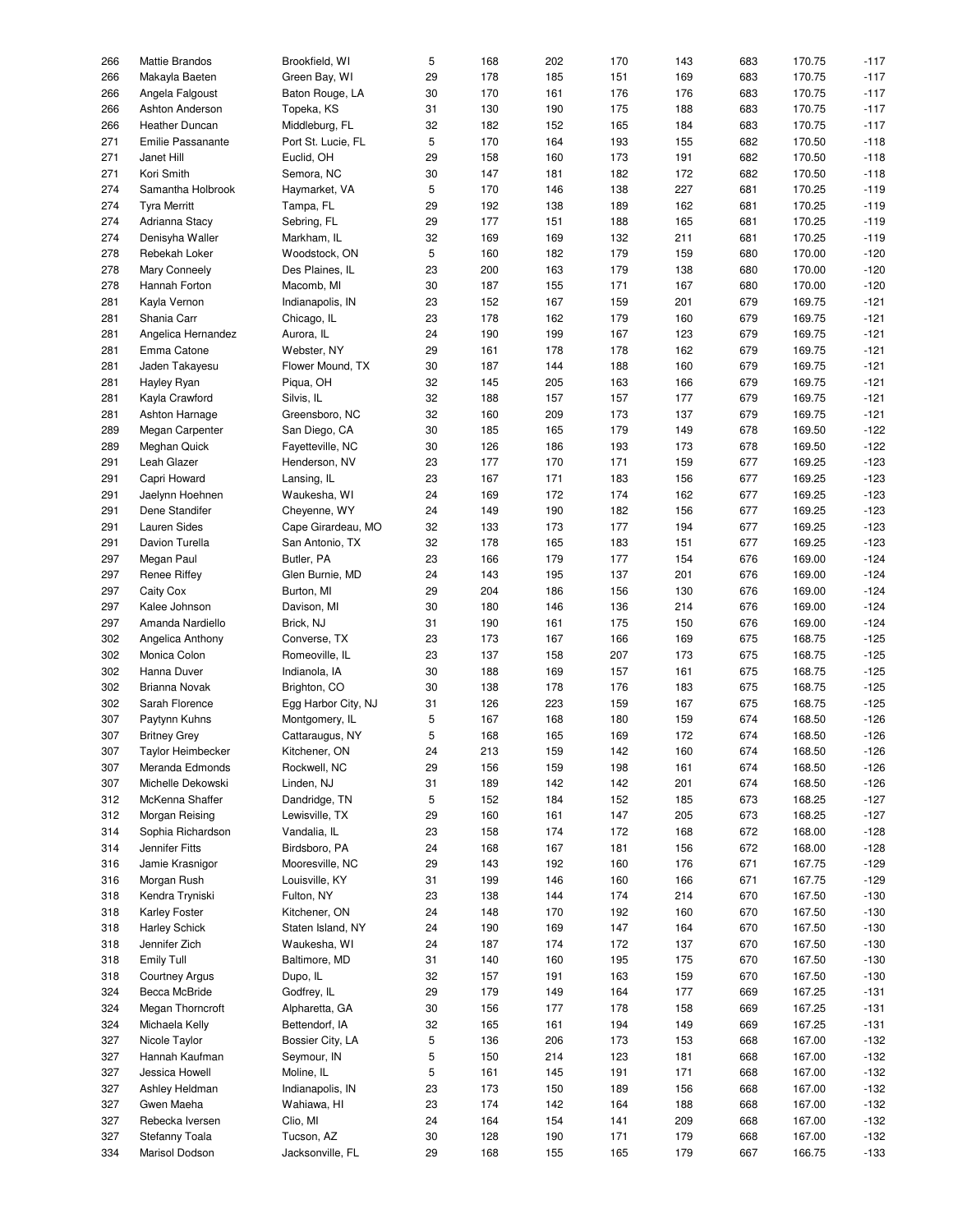| 335 | Carolyn Williams       | Glen Burnie, MD          | 5  | 200 | 145 | 157 | 164 | 666 | 166.50 | $-134$ |
|-----|------------------------|--------------------------|----|-----|-----|-----|-----|-----|--------|--------|
|     |                        |                          |    |     |     |     |     |     |        |        |
| 335 | Joanne Savage          | Arlington Heights, IL    | 5  | 147 | 204 | 166 | 149 | 666 | 166.50 | $-134$ |
| 335 | Miranda Hartmann       | Earlton, NY              | 23 | 178 | 156 | 154 | 178 | 666 | 166.50 | $-134$ |
| 335 | <b>Madison Perry</b>   | Hawthorne, NJ            | 23 | 190 | 179 | 162 | 135 | 666 | 166.50 | $-134$ |
| 335 | Kayla Rossi            | Gurnee, IL               | 24 | 178 | 172 | 157 | 159 | 666 | 166.50 | $-134$ |
|     |                        |                          |    |     |     |     |     |     |        |        |
| 335 | Julia Favata           | Niskayuna, NY            | 24 | 148 | 210 | 185 | 123 | 666 | 166.50 | $-134$ |
| 335 | Kayla Kluth            | Mitchell, SD             | 30 | 162 | 165 | 153 | 186 | 666 | 166.50 | $-134$ |
| 342 | <b>Hallie Herring</b>  | Owens Cross Roads, AL    | 23 | 152 | 188 | 157 | 168 | 665 | 166.25 | $-135$ |
|     |                        |                          |    |     |     |     |     |     |        |        |
| 342 | Deanna Jones           | Pomona, NY               | 23 | 162 | 149 | 175 | 179 | 665 | 166.25 | $-135$ |
| 342 | <b>Annalee Sisk</b>    | Rossville, IN            | 24 | 145 | 243 | 160 | 117 | 665 | 166.25 | $-135$ |
| 342 | Jadee Scott-Jones      | East Providence, RI      | 29 | 168 | 162 | 179 | 156 | 665 | 166.25 | $-135$ |
| 342 |                        |                          | 29 | 157 | 139 | 215 | 154 |     | 166.25 | $-135$ |
|     | Paige Beeney           | Salado, TX               |    |     |     |     |     | 665 |        |        |
| 342 | Christina Kimmer       | Monticello, MN           | 29 | 178 | 171 | 143 | 173 | 665 | 166.25 | $-135$ |
| 348 | Lauren Mckowen         | Tecumseh, MI             | 5  | 182 | 169 | 161 | 152 | 664 | 166.00 | $-136$ |
| 348 | Amber Davenport        | Counce, TN               | 24 | 206 | 126 | 163 | 169 | 664 | 166.00 | $-136$ |
|     |                        |                          |    |     |     |     |     |     |        |        |
| 348 | <b>Katey Comstock</b>  | White River Junction, VT | 24 | 166 | 189 | 168 | 141 | 664 | 166.00 | $-136$ |
| 348 | Adaliz Carballo        | Carolina, PR             | 29 | 170 | 161 | 153 | 180 | 664 | 166.00 | $-136$ |
| 348 | <b>Tacey Ballen</b>    | Centerville, OH          | 30 | 169 | 174 | 190 | 131 | 664 | 166.00 | $-136$ |
|     |                        |                          |    |     |     |     |     |     |        |        |
| 348 | Daimone Lewis          | Mckinney, TX             | 31 | 180 | 166 | 180 | 138 | 664 | 166.00 | $-136$ |
| 348 | Ashley Kouba           | Burbank, IL              | 31 | 130 | 213 | 156 | 165 | 664 | 166.00 | $-136$ |
| 348 | Abigail Atkins         | Columbia City, IN        | 32 | 190 | 146 | 152 | 176 | 664 | 166.00 | $-136$ |
| 356 | Angela Leap            |                          | 23 | 179 | 180 | 138 | 166 | 663 | 165.75 | $-137$ |
|     |                        | Madison, IN              |    |     |     |     |     |     |        |        |
| 356 | Amber Stacik           | Philpot, KY              | 30 | 204 | 167 | 128 | 164 | 663 | 165.75 | $-137$ |
| 358 | Olivia Rios            | Mt. Vernon, IL           | 23 | 144 | 194 | 169 | 155 | 662 | 165.50 | $-138$ |
| 358 | Casey Smith            | Chittenango, NY          | 23 | 165 | 177 | 156 | 164 | 662 | 165.50 | $-138$ |
|     |                        |                          |    |     |     |     |     |     |        |        |
| 358 | Amy Fortuna            | Mentor, OH               | 24 | 169 | 197 | 174 | 122 | 662 | 165.50 | $-138$ |
| 358 | Jenna Rose Harrington  | Barneveld, NY            | 24 | 169 | 196 | 153 | 144 | 662 | 165.50 | $-138$ |
| 358 | Olivia Laird           | Middletown, DE           | 31 | 176 | 186 | 175 | 125 | 662 | 165.50 | $-138$ |
|     |                        |                          |    |     |     |     |     |     |        |        |
| 358 | <b>Lauren Snipes</b>   | Lake City, FL            | 31 | 149 | 179 | 173 | 161 | 662 | 165.50 | $-138$ |
| 364 | Madison McCall         | North Myrtle Beach, SC   | 5  | 166 | 191 | 123 | 181 | 661 | 165.25 | $-139$ |
| 364 | Savannah Erickson      | Mason City, IL           | 5  | 192 | 163 | 149 | 157 | 661 | 165.25 | $-139$ |
| 364 | Samantha Laird         | Papillion, NE            | 23 | 159 | 179 | 164 | 159 | 661 | 165.25 | $-139$ |
|     |                        |                          |    |     |     |     |     |     |        |        |
| 364 | <b>Brooke Woodard</b>  | Keller, TX               | 23 | 151 | 160 | 157 | 193 | 661 | 165.25 | $-139$ |
| 364 | Sabrina Nicholson      | Bismarck, ND             | 23 | 181 | 142 | 177 | 161 | 661 | 165.25 | $-139$ |
| 364 | Montana Meyer          | Imperial, MO             | 31 | 153 | 149 | 193 | 166 | 661 | 165.25 | $-139$ |
|     |                        |                          |    |     |     |     |     |     |        |        |
| 370 | Elise Chambers         | Ocoee, FL                | 30 | 172 | 125 | 187 | 176 | 660 | 165.00 | $-140$ |
| 370 | Kelsey Latta           | Mayfield, KY             | 32 | 165 | 191 | 159 | 145 | 660 | 165.00 | $-140$ |
| 372 | Margie Gish            | Peculiar, MO             | 5  | 138 | 178 | 153 | 190 | 659 | 164.75 | $-141$ |
| 372 |                        |                          | 5  |     |     | 127 |     |     | 164.75 | $-141$ |
|     | Kaitlyn George         | Arlington, TX            |    | 186 | 181 |     | 165 | 659 |        |        |
| 372 | Olivia Farwell         | Elizabethtown, PA        | 24 | 173 | 130 | 204 | 152 | 659 | 164.75 | $-141$ |
| 372 | Sarah Maxson           | Acworth, GA              | 29 | 164 | 162 | 164 | 169 | 659 | 164.75 | $-141$ |
| 376 | Sydney Jahns           | Christiana, TN           | 24 | 137 | 146 | 167 | 208 | 658 | 164.50 | $-142$ |
|     |                        |                          |    |     |     |     |     |     |        |        |
| 376 | Dawn Kleinspehn        | Reading, PA              | 31 | 138 | 172 | 186 | 162 | 658 | 164.50 | $-142$ |
| 376 | Sydney Strohm          | Cibolo, TX               | 32 | 173 | 146 | 183 | 156 | 658 | 164.50 | $-142$ |
| 376 | Samantha Hart          | Troy, NY                 | 32 | 146 | 138 | 217 | 157 | 658 | 164.50 | $-142$ |
|     |                        |                          |    |     |     |     |     |     |        |        |
| 380 | J'Dee Sandin           | Beavercreek, OH          | 5  | 191 | 164 | 145 | 157 | 657 | 164.25 | $-143$ |
| 380 | Leanne Vastbinder      | Winter Park, FL          | 5  | 190 | 153 | 139 | 175 | 657 | 164.25 | $-143$ |
| 380 | Samantha Knight        | Richland, MI             | 29 | 181 | 160 | 158 | 158 | 657 | 164.25 | $-143$ |
| 380 | Heidi Tucker           | Chesterton, IN           | 29 | 148 | 157 | 184 | 168 | 657 | 164.25 | $-143$ |
|     |                        |                          |    |     |     |     |     |     |        |        |
| 384 | Megan Pozek            | Waterford, WI            | 23 | 177 | 153 | 152 | 174 | 656 | 164.00 | $-144$ |
| 385 | Nicole Petersen        | Cedar Rapids, IA         | 5  | 178 | 158 | 162 | 157 | 655 | 163.75 | $-145$ |
| 385 | <b>Taylor Weaver</b>   | Houston, TX              | 23 | 185 | 135 | 188 | 147 | 655 | 163.75 | $-145$ |
|     |                        |                          |    |     |     |     |     |     |        |        |
| 385 | Nicole Anderson        | Rhoadesville, VA         | 29 | 179 | 152 | 128 | 196 | 655 | 163.75 | $-145$ |
| 385 | <b>Kacey Collins</b>   | Wichita, KS              | 30 | 165 | 151 | 170 | 169 | 655 | 163.75 | $-145$ |
| 385 | Jacquelyn Moss         | Midlothian, VA           | 30 | 148 | 157 | 157 | 193 | 655 | 163.75 | $-145$ |
|     |                        |                          |    |     |     |     |     |     |        |        |
| 390 | Joni Wirtz             | Battle Creek, MI         | 5  | 112 | 161 | 212 | 169 | 654 | 163.50 | $-146$ |
| 390 | <b>Haley Carroll</b>   | Williamsville, NY        | 5  | 182 | 150 | 185 | 137 | 654 | 163.50 | $-146$ |
| 390 | Natalie Kalupski       | Spring Grove, IL         | 23 | 199 | 173 | 139 | 143 | 654 | 163.50 | $-146$ |
| 390 | <b>Hayley Connelly</b> | Hazlet, NJ               | 31 | 171 | 146 | 168 | 169 | 654 | 163.50 | $-146$ |
|     |                        |                          |    |     |     |     |     |     |        |        |
| 394 | Mackenzie Mitchell     | Olathe, KS               | 5  | 171 | 129 | 181 | 172 | 653 | 163.25 | $-147$ |
| 394 | Jenna Follin           | Earleville, MD           | 23 | 175 | 144 | 133 | 201 | 653 | 163.25 | $-147$ |
| 394 | Arissa Byrn            | Virginia Beach, VA       | 29 | 199 | 148 | 133 | 173 | 653 | 163.25 | $-147$ |
|     |                        |                          |    |     |     |     |     |     |        |        |
| 394 | Samantha Moehle        | Waterford, WI            | 29 | 146 | 165 | 132 | 210 | 653 | 163.25 | $-147$ |
| 394 | Katie Lynch            | Troy, NY                 | 30 | 178 | 169 | 134 | 172 | 653 | 163.25 | $-147$ |
| 399 | Keondra Eaton          | Baton Rouge, LA          | 5  | 171 | 184 | 163 | 134 | 652 | 163.00 | $-148$ |
| 399 | Kayla Kawyn            | Rochester, NY            | 24 | 166 | 174 | 146 | 166 | 652 | 163.00 | $-148$ |
|     |                        |                          |    |     |     |     |     |     |        |        |
| 399 | Danielle August        | Mililani, HI             | 29 | 166 | 191 | 138 | 157 | 652 | 163.00 | $-148$ |
| 399 | Gilllian Moore         | Virginia Beach, VA       | 29 | 204 | 179 | 145 | 124 | 652 | 163.00 | $-148$ |
| 399 | <b>Brooke Fornetti</b> | Iron Mountain, MI        | 30 | 168 | 170 | 135 | 179 | 652 | 163.00 | $-148$ |
|     |                        |                          |    |     |     |     |     |     |        |        |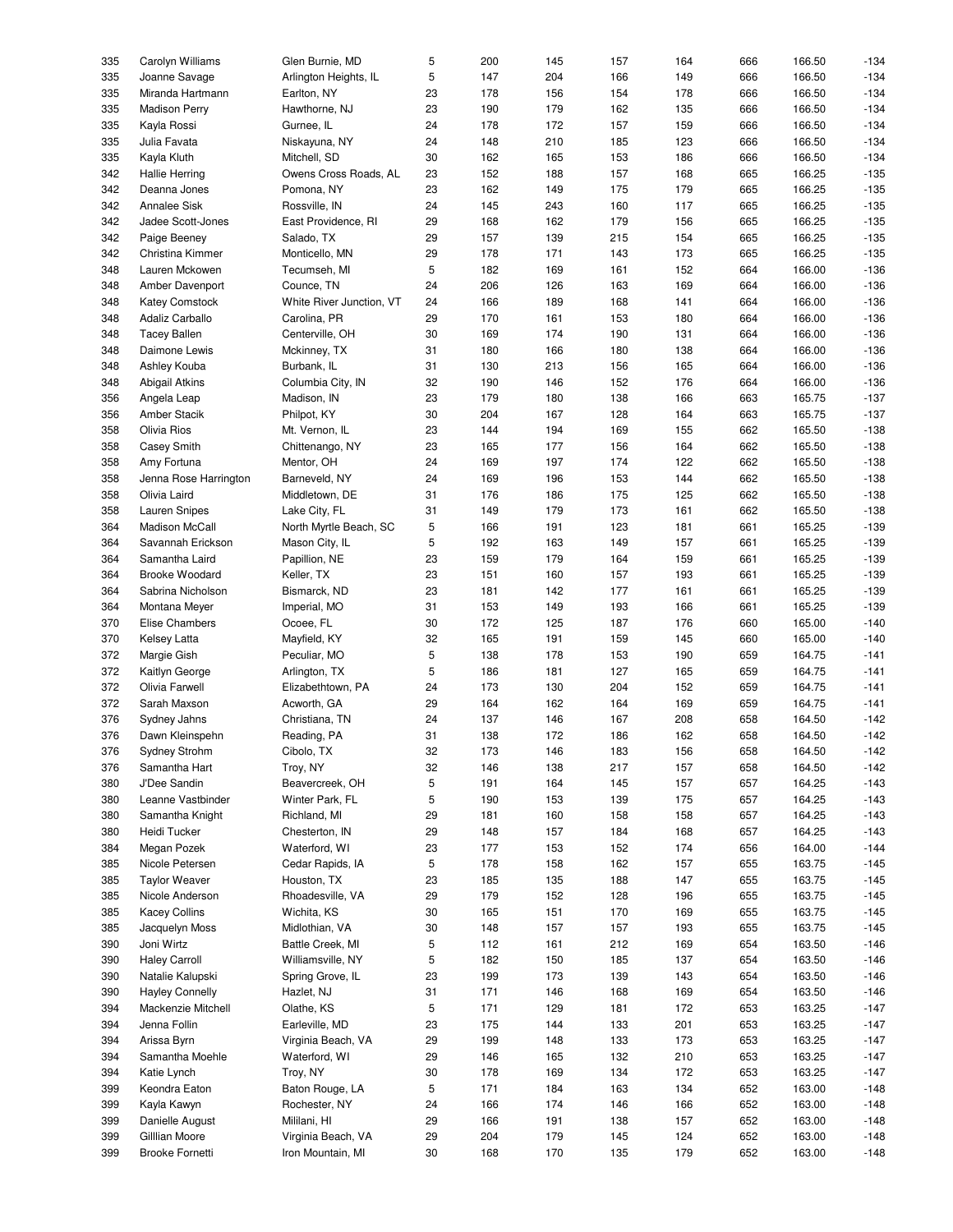| 399 | Katlyn Newberry           | Rochester, NY         | 30 | 123 | 166 | 184 | 179 | 652 | 163.00 | $-148$ |
|-----|---------------------------|-----------------------|----|-----|-----|-----|-----|-----|--------|--------|
| 399 | <b>Brittney Stike</b>     | Christiansburg, VA    | 30 | 157 | 186 | 156 | 153 | 652 | 163.00 | $-148$ |
| 406 | Molly Brandos             | Brookfield, WI        | 5  | 194 | 142 | 168 | 147 | 651 | 162.75 | $-149$ |
|     |                           |                       |    |     |     |     |     |     |        |        |
| 406 | Julie Bianco              | Holtwood, PA          | 23 | 146 | 162 | 180 | 163 | 651 | 162.75 | $-149$ |
| 406 | Hannah Hatala             | Trenton, MI           | 24 | 166 | 171 | 160 | 154 | 651 | 162.75 | $-149$ |
| 406 | Courtney Thompson         | Amherst, OH           | 30 | 151 | 205 | 133 | 162 | 651 | 162.75 | $-149$ |
|     |                           |                       |    |     |     |     |     |     |        |        |
| 410 | Emily Wyant               | Dallas, NC            | 5  | 178 | 141 | 185 | 146 | 650 | 162.50 | $-150$ |
| 410 | <b>Kaley Brault</b>       | Savage, MN            | 24 | 158 | 178 | 154 | 160 | 650 | 162.50 | $-150$ |
|     |                           |                       |    |     |     |     |     |     |        |        |
| 410 | Jaimee Jaskie             | Bluffton, IN          | 29 | 172 | 137 | 123 | 218 | 650 | 162.50 | $-150$ |
| 410 | Cayla Hicks               | Salem, VA             | 32 | 206 | 136 | 162 | 146 | 650 | 162.50 | $-150$ |
| 414 | Shannon Grimm             | Fenton, MO            | 5  | 166 | 159 | 161 | 163 | 649 | 162.25 | $-151$ |
|     |                           |                       |    |     |     |     |     |     |        |        |
| 414 | Jessica Bello             | Pennsauken, NJ        | 5  | 172 | 142 | 169 | 166 | 649 | 162.25 | $-151$ |
| 414 | Madeline Woods            | Murfreesboro, TN      | 24 | 161 | 137 | 169 | 182 | 649 | 162.25 | $-151$ |
| 414 | <b>Kylie Price</b>        | Haymarket, VA         | 30 | 130 | 196 | 133 | 190 | 649 | 162.25 | $-151$ |
|     |                           |                       |    |     |     |     |     |     |        |        |
| 414 | Bethany Watson            | Augusta, KS           | 31 | 161 | 168 | 155 | 165 | 649 | 162.25 | $-151$ |
| 414 | Aimee Sherman             | Jackson, NJ           | 31 | 155 | 156 | 149 | 189 | 649 | 162.25 | $-151$ |
| 420 | Averi Laughlin            | Prairieville, LA      | 5  | 182 | 143 | 186 | 137 | 648 | 162.00 | $-152$ |
|     |                           |                       |    |     |     |     |     |     |        |        |
| 420 | Kailee Evans              | Akron, OH             | 5  | 181 | 159 | 161 | 147 | 648 | 162.00 | $-152$ |
| 420 | Janel Westerfield         | Jacksonville, IL      | 24 | 137 | 179 | 186 | 146 | 648 | 162.00 | $-152$ |
| 420 | <b>Claire Turner</b>      | Sheridan, WY          | 29 | 138 | 179 | 147 | 184 | 648 | 162.00 | $-152$ |
|     |                           |                       |    |     |     |     |     |     |        |        |
| 420 | Nicole Aumack             | Brick, NJ             | 29 | 201 | 156 | 152 | 139 | 648 | 162.00 | $-152$ |
| 420 | Caitlyn Titer             | Land O Lakes, FL      | 29 | 124 | 194 | 158 | 172 | 648 | 162.00 | $-152$ |
| 420 | Vanessa Mar               |                       | 30 | 133 | 178 | 156 | 181 |     | 162.00 | $-152$ |
|     |                           | Elk Grove, CA         |    |     |     |     |     | 648 |        |        |
| 420 | <b>Cassie Giddens</b>     | Apopka, FL            | 31 | 202 | 162 | 165 | 119 | 648 | 162.00 | $-152$ |
| 420 | Gabrielle Gontarek        | North Haven, CT       | 31 | 144 | 158 | 158 | 188 | 648 | 162.00 | $-152$ |
|     |                           |                       |    |     |     |     |     |     |        |        |
| 420 | <b>Serenity Quintero</b>  | Aurora, IL            | 32 | 148 | 165 | 194 | 141 | 648 | 162.00 | $-152$ |
| 420 | Alexandra Ross            | Greenwood, IN         | 32 | 208 | 136 | 163 | 141 | 648 | 162.00 | $-152$ |
| 420 | Destiny Rottman           | Coal Valley, IL       | 32 | 162 | 178 | 150 | 158 | 648 | 162.00 | $-152$ |
| 432 |                           | Bowie, MD             | 5  | 179 | 172 | 150 |     | 647 | 161.75 | $-153$ |
|     | Justice Davis             |                       |    |     |     |     | 146 |     |        |        |
| 432 | Autumn Fortunato          | Staten Island, NJ     | 5  | 159 | 193 | 150 | 145 | 647 | 161.75 | $-153$ |
| 432 | Morgan Peacha             | Henderson, NV         | 29 | 174 | 150 | 152 | 171 | 647 | 161.75 | $-153$ |
| 435 | Mikaela Hilker            | Amherst Junction, WI  | 5  | 143 | 176 | 163 | 164 | 646 | 161.50 | $-154$ |
|     |                           |                       |    |     |     |     |     |     |        |        |
| 435 | <b>Vicky Spirio</b>       | Brick, NJ             | 29 | 138 | 180 | 159 | 169 | 646 | 161.50 | $-154$ |
| 435 | Emma Davis                | Horton, MI            | 30 | 156 | 131 | 177 | 182 | 646 | 161.50 | $-154$ |
| 435 | Lauren Bate               | Mckinney, TX          | 31 | 220 | 149 | 165 | 112 | 646 | 161.50 | $-154$ |
| 439 | <b>Ashley Dunn</b>        | Palmdale, CA          | 29 | 152 | 165 | 171 | 157 | 645 | 161.25 | $-155$ |
|     |                           |                       |    |     |     |     |     |     |        |        |
| 439 | Rachel DeVillier          | Riverview, FL         | 32 | 184 | 163 | 156 | 142 | 645 | 161.25 | $-155$ |
| 439 | Felicia Montecinos        | Bolingbrook, IL       | 32 | 110 | 170 | 180 | 185 | 645 | 161.25 | $-155$ |
| 442 | Sarah Prince              | Winfield, WV          | 5  | 134 | 167 | 159 | 184 | 644 | 161.00 | $-156$ |
|     |                           |                       |    |     |     |     |     |     |        |        |
| 442 | <b>Tiffany Winchester</b> | La Crosse, WI         | 23 | 144 | 205 | 154 | 141 | 644 | 161.00 | $-156$ |
| 442 | Mallory Liversedge        | Meridian, ID          | 24 | 145 | 177 | 185 | 137 | 644 | 161.00 | $-156$ |
| 442 | Victoria Odarczenko       | Harwood Heights, IL   | 24 | 152 | 191 | 169 | 132 | 644 | 161.00 | $-156$ |
|     |                           |                       |    |     |     |     |     |     |        |        |
| 442 | Sara Deddo                | Belvidere, IL         | 29 | 171 | 133 | 186 | 154 | 644 | 161.00 | $-156$ |
| 442 | Meghan Beehler            | Bella Vista, AR       | 30 | 179 | 173 | 148 | 144 | 644 | 161.00 | $-156$ |
| 442 | Samantha Lavely           | Clarkston, MI         | 32 | 156 | 178 | 179 | 131 | 644 | 161.00 | $-156$ |
|     |                           | Chesterton, IN        |    |     |     |     | 172 |     |        |        |
| 449 | Rebecca Lohse             |                       | 29 | 168 | 168 | 135 |     | 643 | 160.75 | $-157$ |
| 449 | Morgan Stone              | Utica, KY             | 30 | 189 | 151 | 155 | 148 | 643 | 160.75 | $-157$ |
| 449 | Julia DeAngelis           | Muskego, WI           | 32 | 190 | 132 | 140 | 181 | 643 | 160.75 | $-157$ |
|     | Jackie Peters             | Elk Grove Village, IL | 32 |     |     |     |     |     | 160.75 | $-157$ |
| 449 |                           |                       |    | 146 | 164 | 154 | 179 | 643 |        |        |
| 453 | Jennifer Bisogno          | Toms River, NJ        | 31 | 173 | 169 | 158 | 142 | 642 | 160.50 | $-158$ |
| 453 | Kaitlyn Rudy              | Buffalo Grove, IL     | 32 | 138 | 193 | 151 | 160 | 642 | 160.50 | $-158$ |
|     | Alexis Rutledge           |                       |    |     | 137 | 167 | 158 | 642 | 160.50 | $-158$ |
| 453 |                           | Calhoun, TN           | 32 | 180 |     |     |     |     |        |        |
| 453 | Kayla Schimmer            | St Louis, MO          | 32 | 150 | 179 | 136 | 177 | 642 | 160.50 | $-158$ |
| 457 | Danilyn Alisna-Talon      | Honolulu, HI          | 24 | 164 | 175 | 146 | 156 | 641 | 160.25 | $-159$ |
|     |                           | Bellevue, NE          |    |     |     |     |     |     | 160.25 | $-159$ |
| 457 | <b>Haley Walther</b>      |                       | 24 | 172 | 173 | 181 | 115 | 641 |        |        |
| 459 | <b>Lindsey Gotwalt</b>    | Hanover, MD           | 24 | 160 | 154 | 178 | 148 | 640 | 160.00 | $-160$ |
| 459 | Anastasia Nolt            | Surrey, ND            | 29 | 180 | 142 | 166 | 152 | 640 | 160.00 | $-160$ |
| 459 | Rachel Hirst              | Bear, DE              | 31 | 145 | 150 | 162 | 183 | 640 | 160.00 | $-160$ |
|     |                           |                       |    |     |     |     |     |     |        |        |
| 459 | Callie Watson             | Centerville, OH       | 32 | 210 | 132 | 128 | 170 | 640 | 160.00 | $-160$ |
| 463 | <b>Ashley Santos</b>      | Fresno, CA            | 5  | 164 | 124 | 184 | 167 | 639 | 159.75 | $-161$ |
| 463 | Rachel Henson             | Herrin, IL            | 24 | 168 | 133 | 158 | 180 | 639 | 159.75 | $-161$ |
|     |                           |                       |    |     |     |     |     |     |        |        |
| 463 | Megan Metz                | Mount Juliet, TN      | 24 | 140 | 164 | 146 | 189 | 639 | 159.75 | $-161$ |
| 463 | <b>Amber Orcutt</b>       | St Cloud, MN          | 29 | 176 | 145 | 160 | 158 | 639 | 159.75 | $-161$ |
| 463 | Gabriella Pangaro         | Clifton, NY           | 29 | 171 | 165 | 139 | 164 | 639 | 159.75 | $-161$ |
| 468 | <b>Carson Souders</b>     | Andover, KS           | 5  | 154 | 180 | 147 | 157 | 638 | 159.50 | $-162$ |
|     |                           |                       |    |     |     |     |     |     |        |        |
| 468 | Olivia Komorowski         | Oshkosh, WI           | 31 | 174 | 168 | 158 | 138 | 638 | 159.50 | $-162$ |
| 468 | Sarah Paasch              | Sheboygan, WI         | 31 | 166 | 155 | 179 | 138 | 638 | 159.50 | $-162$ |
| 468 | <b>Brooke Kelsey</b>      | Selden, NY            | 31 | 149 | 149 | 185 | 155 | 638 | 159.50 | $-162$ |
| 472 | Jordyn Wagner             | Hoffman Estates, IL   | 23 | 164 | 212 | 124 | 137 | 637 | 159.25 | $-163$ |
|     |                           |                       |    |     |     |     |     |     |        |        |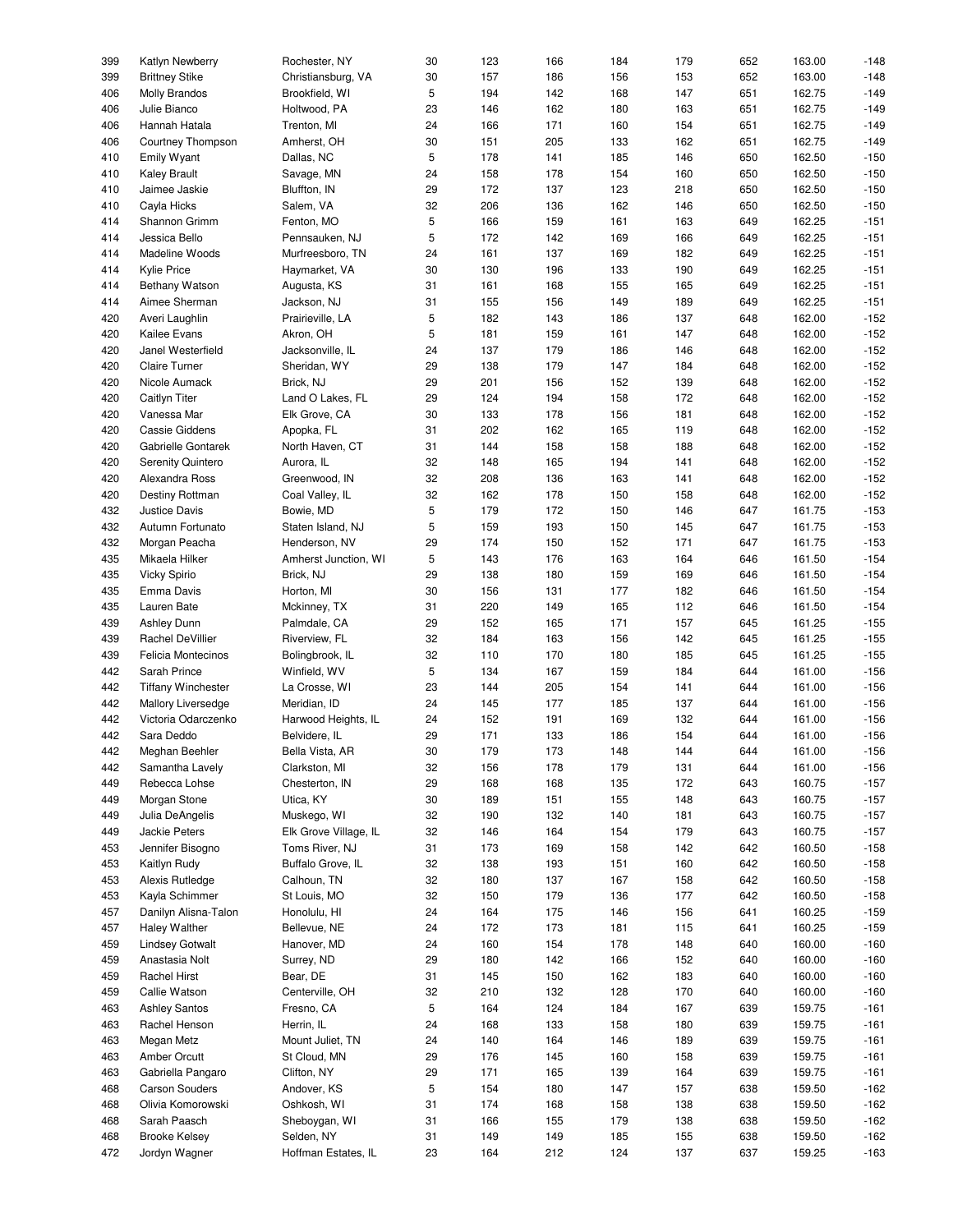| 472 | Marissa Ramirez          | Lockport, IL          | 24 | 134 | 168 | 163 | 172 | 637 | 159.25 | $-163$ |
|-----|--------------------------|-----------------------|----|-----|-----|-----|-----|-----|--------|--------|
| 474 | <b>Haley Douglas</b>     | Montgomery, IL        | 5  | 160 | 164 | 161 | 151 | 636 | 159.00 | $-164$ |
| 474 | Katelyn Corwin           | Gardena, CA           | 24 | 150 | 184 | 164 | 138 | 636 | 159.00 | $-164$ |
| 474 | Dana Brandt              | West Chicago, IL      | 29 | 136 | 169 | 186 | 145 | 636 | 159.00 | $-164$ |
|     |                          |                       |    |     |     |     |     |     |        |        |
| 474 | Savanah Ryder            | Janesville, WI        | 29 | 161 | 155 | 165 | 155 | 636 | 159.00 | $-164$ |
| 474 | <b>Brittany Schwartz</b> | Oshkosh, WI           | 32 | 135 | 197 | 164 | 140 | 636 | 159.00 | $-164$ |
| 474 | Dominique Newton         | Farmington, NY        | 32 | 126 | 148 | 222 | 140 | 636 | 159.00 | $-164$ |
| 480 | Kelsey Abrahamsen        | Seattle, WA           | 5  | 141 | 175 | 157 | 162 | 635 | 158.75 | $-165$ |
| 480 | Mekena Diercks           | Marion, IA            | 23 | 186 | 147 | 125 | 177 | 635 | 158.75 | $-165$ |
|     |                          |                       |    |     |     |     |     |     |        |        |
| 480 | Alicia Johnson           | Evans, GA             | 24 | 165 | 146 | 139 | 185 | 635 | 158.75 | $-165$ |
| 480 | Calla Bellis             | Spencerport, NY       | 30 | 191 | 157 | 159 | 128 | 635 | 158.75 | $-165$ |
| 480 | <b>Treasa Rost</b>       | Cedarburg, WI         | 30 | 176 | 168 | 137 | 154 | 635 | 158.75 | $-165$ |
| 485 | Jessica Soskich          | Arlington Heights, IL | 23 | 187 | 150 | 141 | 156 | 634 | 158.50 | $-166$ |
|     |                          |                       |    |     |     |     |     |     |        |        |
| 485 | Lexia Stolakis           | Worcester, MA         | 23 | 151 | 168 | 137 | 178 | 634 | 158.50 | $-166$ |
| 485 | Danielle Brock           | Greenwood, SC         | 30 | 159 | 174 | 148 | 153 | 634 | 158.50 | $-166$ |
| 485 | Amanda Schilling         | East Islip, NY        | 31 | 157 | 182 | 136 | 159 | 634 | 158.50 | $-166$ |
| 485 | <b>Ashley Vires</b>      | Lexington, KY         | 32 | 109 | 190 | 171 | 164 | 634 | 158.50 | $-166$ |
|     |                          |                       |    |     |     |     |     |     |        |        |
| 490 | Madisyn Hansen           | Derby, KS             | 5  | 167 | 111 | 179 | 176 | 633 | 158.25 | $-167$ |
| 490 | Krysta Peirce            | Casco, MI             | 24 | 138 | 176 | 161 | 158 | 633 | 158.25 | $-167$ |
| 490 | Elisabeth Henderson      | Yukon, OK             | 29 | 166 | 144 | 180 | 143 | 633 | 158.25 | $-167$ |
| 490 | Hayley Larson            | Imperial, MO          | 31 | 142 | 158 | 167 | 166 | 633 | 158.25 | $-167$ |
|     |                          |                       |    |     |     |     |     |     |        |        |
| 490 | Allyson Taureck          | East Brunswick, NJ    | 31 | 169 | 165 | 148 | 151 | 633 | 158.25 | $-167$ |
| 495 | Jeanette Socks           | Indianapolis, IN      | 24 | 171 | 181 | 149 | 131 | 632 | 158.00 | $-168$ |
| 495 | Regina Morin             | Saint Paul, MN        | 24 | 146 | 127 | 166 | 193 | 632 | 158.00 | $-168$ |
| 495 | Jennifer Ingulli         | Oakhurst, NJ          | 31 | 168 | 131 | 166 | 167 | 632 | 158.00 | $-168$ |
| 498 |                          |                       | 5  | 147 | 181 | 153 | 150 | 631 | 157.75 | $-169$ |
|     | <b>Kaitlyn Meyers</b>    | Edgerton, WI          |    |     |     |     |     |     |        |        |
| 498 | Stephanie Judkins        | Palatine, IL          | 23 | 140 | 165 | 138 | 188 | 631 | 157.75 | $-169$ |
| 498 | Rachel Cropp             | Fredericksburg, VA    | 29 | 154 | 164 | 146 | 167 | 631 | 157.75 | $-169$ |
| 498 | Jacqueline Ashby         | Philadelphia, PA      | 31 | 147 | 181 | 151 | 152 | 631 | 157.75 | $-169$ |
| 502 | Hannah Munson            | Cottage Grove, MN     | 29 | 131 | 141 | 171 | 187 | 630 | 157.50 | $-170$ |
|     |                          |                       |    |     |     |     |     |     |        |        |
| 502 | Natalia Bencosme         | Toa Alta, PR          | 29 | 146 | 151 | 191 | 142 | 630 | 157.50 | $-170$ |
| 504 | Ericka Gretzinger        | Indianapolis, IN      | 23 | 118 | 164 | 191 | 156 | 629 | 157.25 | $-171$ |
| 504 | Summer Salak             | Nolanville, TX        | 24 | 190 | 177 | 138 | 124 | 629 | 157.25 | $-171$ |
| 504 | Kaitlynne Baker          | Salina, KS            | 24 | 166 | 182 | 144 | 137 | 629 | 157.25 | $-171$ |
|     |                          |                       |    |     |     |     |     |     |        |        |
| 504 | <b>Tyler Karpinecz</b>   | Woodbridge, NJ        | 31 | 166 | 136 | 186 | 141 | 629 | 157.25 | $-171$ |
| 508 | <b>Taylor Nguyen</b>     | Chaska, MN            | 23 | 150 | 171 | 170 | 137 | 628 | 157.00 | $-172$ |
| 508 | <b>Bailee Chapman</b>    | Gonzales, LA          | 23 | 182 | 141 | 160 | 145 | 628 | 157.00 | $-172$ |
| 508 | Morgan Williams          | Round Rock, TX        | 24 | 158 | 137 | 172 | 161 | 628 | 157.00 | $-172$ |
| 508 | Brenna Gibbons           | Frankfort, IN         | 29 | 124 | 175 | 157 | 172 | 628 | 157.00 | $-172$ |
|     |                          |                       |    |     |     |     |     |     |        |        |
| 508 | Payton Bertermann        | Grayslake, IL         | 29 | 175 | 158 | 147 | 148 | 628 | 157.00 | $-172$ |
| 508 | Jessica Purgett          | Marshfield, WI        | 30 | 187 | 125 | 185 | 131 | 628 | 157.00 | $-172$ |
| 508 | Danyell Chupp            | New Berlin, WI        | 32 | 170 | 137 | 157 | 164 | 628 | 157.00 | $-172$ |
| 515 | <b>Emily Rettig</b>      | Cumming, GA           | 5  | 158 | 166 | 179 | 124 | 627 | 156.75 | $-173$ |
|     |                          |                       |    |     |     |     |     |     |        |        |
| 515 | Kayla Stammer            | Vermillion, SD        | 5  | 160 | 144 | 146 | 177 | 627 | 156.75 | $-173$ |
| 515 | Alexandra Wozniak        | Oak Lawn, IL          | 23 | 153 | 164 | 173 | 137 | 627 | 156.75 | $-173$ |
| 515 | Lexis Ortiz              | Staten Island, NY     | 24 | 192 | 152 | 137 | 146 | 627 | 156.75 | $-173$ |
| 515 | Rhianna Smith            | Mt Olive, NJ          | 29 | 152 | 157 | 159 | 159 | 627 | 156.75 | $-173$ |
|     |                          |                       |    |     |     |     |     |     |        |        |
| 515 | Caitlyn Reser            | Lawton, OK            | 30 | 155 | 139 | 132 | 201 | 627 | 156.75 | $-173$ |
| 521 | Emily Skurzynski         | Carlisle, PA          | 29 | 156 | 169 | 136 | 165 | 626 | 156.50 | $-174$ |
| 521 | Shea Hardacre-Stiles     | Sturgis, SD           | 31 | 167 | 165 | 116 | 178 | 626 | 156.50 | $-174$ |
| 523 | Lauren Sullivan          | Butte, MT             | 23 | 144 | 140 | 231 | 110 | 625 | 156.25 | $-175$ |
|     | <b>Bridget Dodge</b>     | Butte, MT             |    |     |     |     |     |     | 156.25 | $-175$ |
| 523 |                          |                       | 23 | 159 | 178 | 135 | 153 | 625 |        |        |
| 523 | Colleen Vandermeulen     | Vernon Hills, IL      | 32 | 157 | 121 | 187 | 160 | 625 | 156.25 | $-175$ |
| 526 | Reagan Lorey             | Vancouver, WA         | 5  | 164 | 113 | 168 | 179 | 624 | 156.00 | $-176$ |
| 526 | <b>Shelby Stewart</b>    | Sullivan, IN          | 23 | 139 | 154 | 171 | 160 | 624 | 156.00 | $-176$ |
| 526 | Faith Hall               | Zionsville, IN        | 24 | 123 | 140 | 177 | 184 | 624 | 156.00 | $-176$ |
|     |                          |                       |    |     |     |     |     |     |        |        |
| 526 | Karlie Dostal            | Pleasant Prairie, WI  | 29 | 165 | 137 | 164 | 158 | 624 | 156.00 | $-176$ |
| 526 | Megan Cook               | Dayton, OH            | 31 | 144 | 139 | 164 | 177 | 624 | 156.00 | $-176$ |
| 526 | Cheyenne Miller          | Marietta, GA          | 32 | 166 | 164 | 152 | 142 | 624 | 156.00 | $-176$ |
| 532 | <b>Whitney Laritson</b>  | Walton, NE            | 5  | 164 | 146 | 162 | 151 | 623 | 155.75 | $-177$ |
|     |                          |                       |    |     |     |     |     |     |        |        |
| 532 | Amanda Richae            | Hoffman Estates, IL   | 23 | 141 | 149 | 170 | 163 | 623 | 155.75 | $-177$ |
| 532 | Caley Vogt               | Burlington, WI        | 23 | 158 | 161 | 139 | 165 | 623 | 155.75 | $-177$ |
| 532 | Kristin Hilker           | Grand Prairie, TX     | 31 | 188 | 132 | 157 | 146 | 623 | 155.75 | $-177$ |
| 532 | Sydney Ohl               | Ann Arbor, MI         | 32 | 142 | 156 | 193 | 132 | 623 | 155.75 | $-177$ |
|     |                          |                       |    |     |     |     |     |     |        |        |
| 537 | Karissa Robertson        | Palmyra, TN           | 32 | 201 | 147 | 146 | 128 | 622 | 155.50 | $-178$ |
| 538 | Danika Santiago          | Carolina, PR          | 29 | 133 | 188 | 173 | 127 | 621 | 155.25 | $-179$ |
| 539 | Amy Quick                | Oviedo, FL            | 30 | 174 | 144 | 165 | 137 | 620 | 155.00 | $-180$ |
| 539 | Kayla Berry              | Murfreesboro, TN      | 31 | 147 | 157 | 168 | 148 | 620 | 155.00 | $-180$ |
|     |                          |                       |    |     |     |     |     |     |        |        |
| 541 | <b>Tiffany Sucero</b>    | New Milford, NJ       | 23 | 151 | 223 | 134 | 111 | 619 | 154.75 | $-181$ |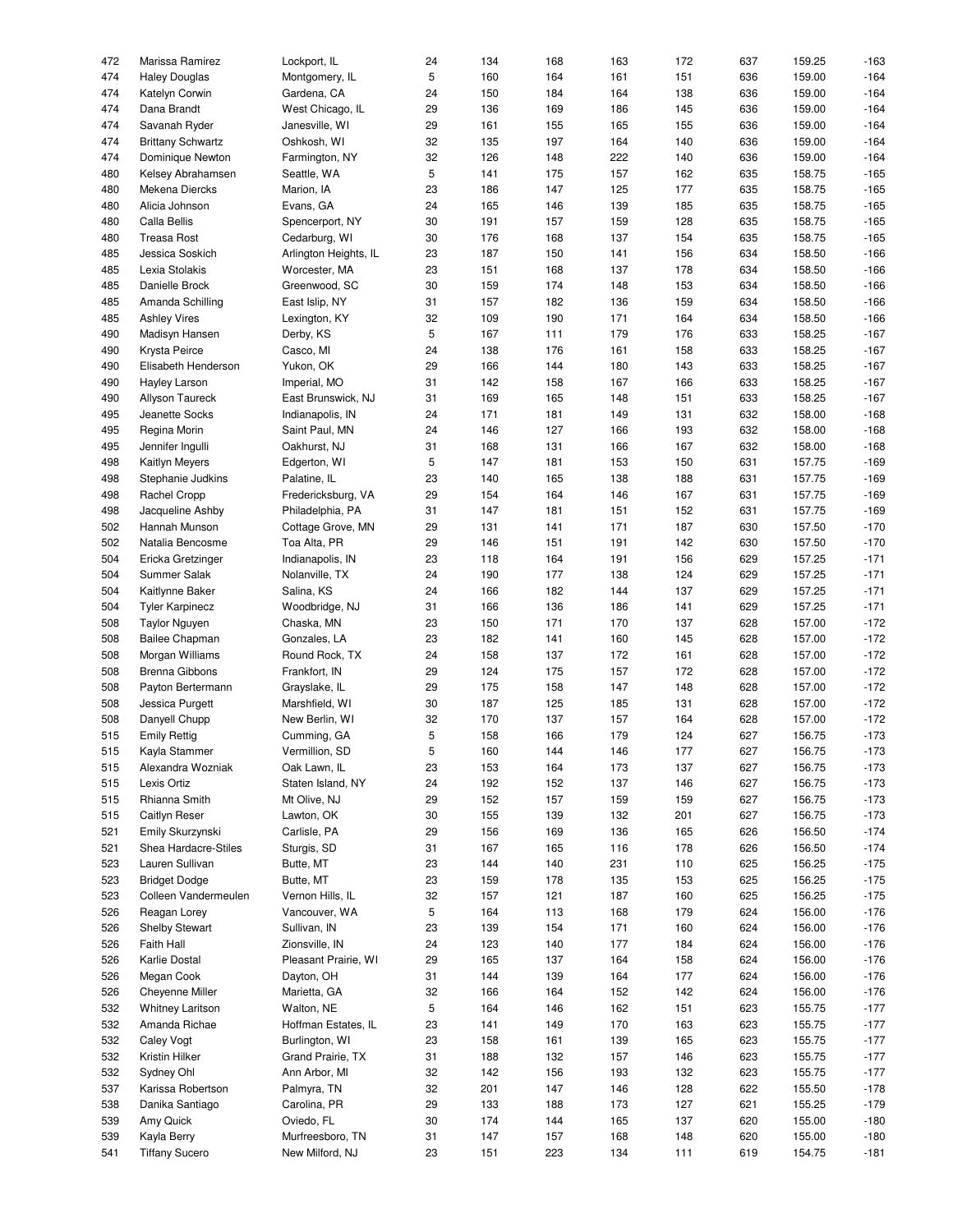| 541 | Erin Mastropietro        | Mechanicville, NY    | 23 | 156 | 171 | 166 | 126 | 619 | 154.75 | $-181$ |
|-----|--------------------------|----------------------|----|-----|-----|-----|-----|-----|--------|--------|
| 541 | <b>Hailey Tidwell</b>    | Rochester, NY        | 24 | 117 | 162 | 158 | 182 | 619 | 154.75 | $-181$ |
| 541 | Kristen Keller           | Reading, PA          | 29 | 136 | 147 | 153 | 183 | 619 | 154.75 | $-181$ |
| 541 | Amy Hollingshead         | Zion, IL             | 32 | 173 | 140 | 160 | 146 | 619 | 154.75 | $-181$ |
|     |                          |                      |    |     |     |     |     |     |        |        |
| 541 | Mari Pizzini             | Helena, MT           | 32 | 167 | 167 | 152 | 133 | 619 | 154.75 | $-181$ |
| 547 | Abigail Salazar          | New Braunfels, TX    | 5  | 112 | 201 | 170 | 135 | 618 | 154.50 | $-182$ |
| 547 | Cornelia Jones           | Markham, IL          | 23 | 199 | 116 | 190 | 113 | 618 | 154.50 | $-182$ |
|     |                          |                      |    |     |     |     |     |     |        |        |
| 547 | Rosalie Navarro          | Rochester, IN        | 23 | 133 | 181 | 124 | 180 | 618 | 154.50 | $-182$ |
| 547 | <b>Melanie Copey</b>     | Ontario, NY          | 24 | 121 | 164 | 163 | 170 | 618 | 154.50 | $-182$ |
| 547 | Mikayla Cummings         | Casper, WY           | 29 | 153 | 166 | 178 | 121 | 618 | 154.50 | $-182$ |
| 547 | Alyssa Koston            | Rochester, NY        | 30 | 145 | 164 | 166 | 143 | 618 | 154.50 | $-182$ |
|     |                          |                      |    |     |     |     |     |     |        |        |
| 553 | <b>Tracy Painter</b>     | Greeneville, TN      | 31 | 180 | 157 | 122 | 158 | 617 | 154.25 | $-183$ |
| 554 | <b>Whitney Adams</b>     | Charlotte, MI        | 5  | 131 | 199 | 146 | 140 | 616 | 154.00 | $-184$ |
| 555 | <b>Raychel Waltz</b>     | Trenton, NJ          | 5  | 147 | 158 | 158 | 152 | 615 | 153.75 | $-185$ |
|     |                          |                      |    |     |     |     |     |     |        |        |
| 555 | <b>Sidney Hughes</b>     | Freeport, IL         | 31 | 206 | 150 | 133 | 126 | 615 | 153.75 | $-185$ |
| 557 | Samantha LeClear         | Arlington, TX        | 5  | 132 | 147 | 200 | 135 | 614 | 153.50 | $-186$ |
| 557 | Kaylee Collier           | Jackson, MI          | 30 | 176 | 140 | 132 | 166 | 614 | 153.50 | $-186$ |
| 557 | Veronica Prior           | Allen, TX            | 31 | 180 | 148 | 148 | 138 | 614 | 153.50 | $-186$ |
|     |                          |                      |    |     |     |     |     |     |        |        |
| 557 | <b>Brandi Barefoot</b>   | Sophia, NC           | 32 | 137 | 149 | 166 | 162 | 614 | 153.50 | $-186$ |
| 561 | Elise London             | Hoffman Estates, IL  | 23 | 170 | 155 | 131 | 157 | 613 | 153.25 | $-187$ |
| 561 | Amaree Durfee            | Sacramento, CA       | 30 | 161 | 157 | 152 | 143 | 613 | 153.25 | $-187$ |
|     |                          |                      |    |     |     |     |     |     |        |        |
| 561 | Victoria Boughton        | Brick, NJ            | 31 | 172 | 128 | 168 | 145 | 613 | 153.25 | $-187$ |
| 561 | Andrea Sykes             | Grand Blanc, MI      | 32 | 144 | 158 | 168 | 143 | 613 | 153.25 | $-187$ |
| 565 | Kirstin Rood             | Monroe, WI           | 5  | 157 | 153 | 146 | 156 | 612 | 153.00 | $-188$ |
| 565 | <b>Ashley Thoennes</b>   | Oakdale, MN          | 24 | 174 | 143 | 157 | 138 | 612 | 153.00 | $-188$ |
|     |                          |                      |    |     |     |     |     |     |        |        |
| 565 | <b>Madison Douglass</b>  | Wichita, KS          | 30 | 137 | 169 | 166 | 140 | 612 | 153.00 | $-188$ |
| 565 | Victoria Bird            | Brick, NJ            | 30 | 142 | 168 | 154 | 148 | 612 | 153.00 | $-188$ |
| 565 | Celeste Johnson          | Lake Stevens, WA     | 32 | 157 | 161 | 141 | 153 | 612 | 153.00 | $-188$ |
|     |                          |                      |    |     |     |     |     |     |        | $-189$ |
| 570 | Jordan Byrnes            | Kinderhook, NY       | 23 | 148 | 169 | 157 | 137 | 611 | 152.75 |        |
| 570 | Skylar Maldonado         | Plano, TX            | 31 | 145 | 163 | 161 | 142 | 611 | 152.75 | $-189$ |
| 570 | Gabrielle Silva          | Lindenhurst, IL      | 32 | 151 | 136 | 150 | 174 | 611 | 152.75 | $-189$ |
| 570 | Dakota Evans             | Reading Center, NY   | 32 | 169 | 134 | 144 | 164 | 611 | 152.75 | $-189$ |
|     |                          |                      |    |     |     |     |     |     |        |        |
| 574 | <b>Candice Goldfinch</b> | Snohomish, WA        | 32 | 150 | 166 | 144 | 150 | 610 | 152.50 | $-190$ |
| 575 | Carter Jones             | Glen Allen, VA       | 24 | 151 | 137 | 177 | 144 | 609 | 152.25 | $-191$ |
| 575 | Courtney Wooldridge      | Danville, KY         | 29 | 142 | 137 | 163 | 167 | 609 | 152.25 | $-191$ |
| 575 | <b>Colleen Hines</b>     |                      | 29 | 165 |     | 134 | 152 | 609 | 152.25 | $-191$ |
|     |                          | Dayton, OH           |    |     | 158 |     |     |     |        |        |
| 575 | Andria Valdez-Hicks      | Everett, WA          | 32 | 156 | 146 | 155 | 152 | 609 | 152.25 | $-191$ |
| 579 | Alexius Brass            | Gooding, ID          | 5  | 152 | 160 | 156 | 140 | 608 | 152.00 | $-192$ |
| 579 | <b>Ritzel Velarde</b>    | Skokie, IL           | 23 | 156 | 134 | 152 | 166 | 608 | 152.00 | $-192$ |
|     |                          |                      |    |     |     |     |     |     |        |        |
| 579 | Veronica Petrinec        | Titusville, FL       | 23 | 146 | 168 | 139 | 155 | 608 | 152.00 | $-192$ |
| 579 | Sarah Busse              | Commack, NY          | 24 | 137 | 165 | 142 | 164 | 608 | 152.00 | $-192$ |
| 579 | Nicole Mikaelian         | Macomb, MI           | 31 | 157 | 136 | 149 | 166 | 608 | 152.00 | $-192$ |
| 584 |                          |                      |    | 162 | 146 | 162 |     | 607 |        | $-193$ |
|     | Anastasia Saili          | Waipahu, HI          | 23 |     |     |     | 137 |     | 151.75 |        |
| 584 | Rachel Dahlin            | Andover, MN          | 24 | 146 | 166 | 148 | 147 | 607 | 151.75 | $-193$ |
| 584 | Meghan Doris             | Clark Mills, NY      | 24 | 156 | 170 | 131 | 150 | 607 | 151.75 | $-193$ |
| 584 | Kortnee McBride          | Indianapolis, IN     | 32 | 165 | 150 | 139 | 153 | 607 | 151.75 | $-193$ |
|     |                          |                      |    |     |     |     |     |     |        |        |
| 584 | Gia Denaro               | Fairport, NY         | 32 | 145 | 156 | 152 | 154 | 607 | 151.75 | $-193$ |
| 589 | Victoria Doto            | Brooklyn, NY         | 23 | 137 | 177 | 157 | 135 | 606 | 151.50 | $-194$ |
| 589 | Shaye Dostal             | Pleasant Prairie, WI | 29 | 129 | 162 | 155 | 160 | 606 | 151.50 | $-194$ |
| 591 | Chelsea Nakaoka          | Kaneohe, HI          | 23 | 141 | 129 | 180 | 155 | 605 | 151.25 | $-195$ |
|     |                          |                      |    |     |     |     |     |     |        |        |
| 591 | Karina Brown             | Oviedo, FL           | 24 | 152 | 153 | 168 | 132 | 605 | 151.25 | $-195$ |
| 591 | Kathleen Elder           | Auburn, GA           | 31 | 146 | 122 | 194 | 143 | 605 | 151.25 | $-195$ |
| 594 | Rebecca Anton            | Villa Park, IL       | 5  | 136 | 144 | 166 | 158 | 604 | 151.00 | $-196$ |
|     |                          |                      |    |     |     |     |     |     |        |        |
| 594 | Chloe Degroff            | Villa Rica, GA       | 23 | 139 | 132 | 200 | 133 | 604 | 151.00 | $-196$ |
| 594 | Megan McWhirter          | Indian Trail, NC     | 29 | 154 | 145 | 183 | 122 | 604 | 151.00 | $-196$ |
| 594 | Sarah Fenicle            | Lewisberry, PA       | 30 | 150 | 142 | 160 | 152 | 604 | 151.00 | $-196$ |
|     | Kayla Bivens             | Fairfield, CT        |    | 121 |     |     |     |     |        | $-196$ |
| 594 |                          |                      | 31 |     | 156 | 169 | 158 | 604 | 151.00 |        |
| 599 | Megan Knisley            | Kansas City, MO      | 5  | 111 | 164 | 176 | 152 | 603 | 150.75 | $-197$ |
| 599 | <b>Heather Trapp</b>     | Chester, VA          | 29 | 167 | 127 | 163 | 146 | 603 | 150.75 | $-197$ |
| 599 | Paige Piombino           | Hackettstown, NJ     | 32 | 103 | 183 | 147 | 170 | 603 | 150.75 | $-197$ |
|     |                          |                      |    |     |     |     |     |     |        |        |
| 602 | Maritza Darling-Ramos    | Chicago, IL          | 23 | 114 | 149 | 180 | 159 | 602 | 150.50 | $-198$ |
| 602 | Hannah Yelk              | Sun Prairie, WI      | 32 | 155 | 132 | 149 | 166 | 602 | 150.50 | $-198$ |
| 602 | Lauren Schmitt           | Elkhart Lake, WI     | 32 | 150 | 149 | 149 | 154 | 602 | 150.50 | $-198$ |
| 605 | <b>Emily Forkner</b>     | Noblesville, IN      | 23 | 137 | 150 | 164 | 150 | 601 | 150.25 | $-199$ |
|     |                          |                      |    |     |     |     |     |     |        |        |
| 605 | Megan Schmidt            | Burlington, WI       | 23 | 137 | 129 | 175 | 160 | 601 | 150.25 | $-199$ |
| 605 | <b>Bailey Shields</b>    | Laramie, WY          | 23 | 147 | 171 | 146 | 137 | 601 | 150.25 | $-199$ |
| 605 | <b>Brittany Torres</b>   | Houston, TX          | 23 | 167 | 163 | 146 | 125 | 601 | 150.25 | $-199$ |
| 605 | Alexis Morgan            | Rocky Point, NC      |    | 217 |     | 128 | 143 |     | 150.25 | $-199$ |
|     |                          |                      | 24 |     | 113 |     |     | 601 |        |        |
| 605 | Brianna Barry            | Cottage Grove, MN    | 24 | 153 | 147 | 165 | 136 | 601 | 150.25 | $-199$ |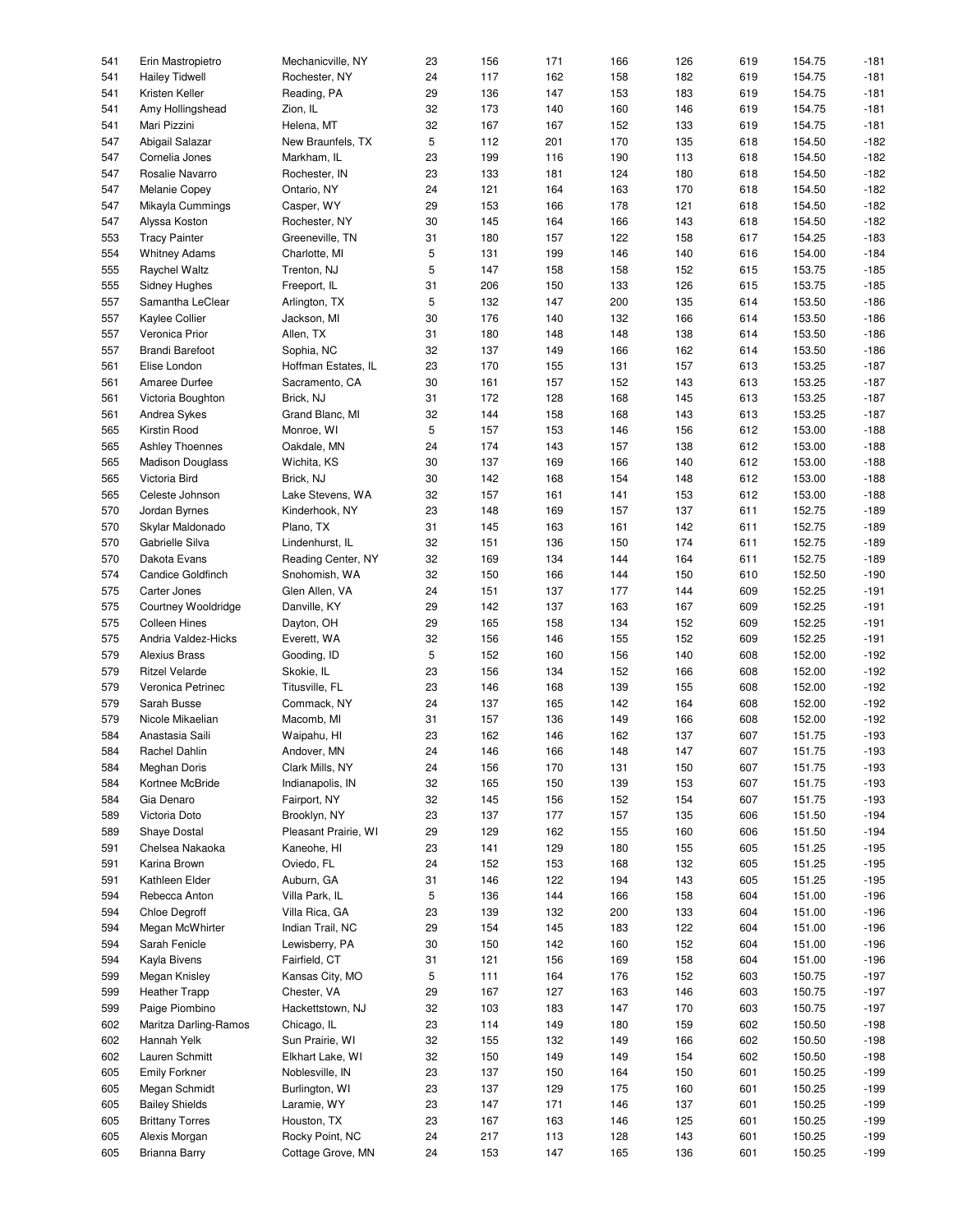| 605 | Krystanna Haney         | Blair, NE              | 29 | 153 | 157 | 174 | 117 | 601 | 150.25 | $-199$ |
|-----|-------------------------|------------------------|----|-----|-----|-----|-----|-----|--------|--------|
| 605 | SarahKate Palmer        | Westerville, OH        | 32 | 137 | 175 | 135 | 154 | 601 | 150.25 | $-199$ |
|     |                         |                        |    |     |     |     |     |     |        |        |
| 605 | Alyssa Crampton         | Marine City, MI        | 32 | 124 | 163 | 171 | 143 | 601 | 150.25 | $-199$ |
| 614 | <b>Haley Groat</b>      | Mechanicville, NY      | 23 | 168 | 135 | 134 | 163 | 600 | 150.00 | $-200$ |
| 614 | Styve Smedshammer       | Farmington, MN         | 24 | 160 | 152 | 132 | 156 | 600 | 150.00 | $-200$ |
| 614 | Katie Cathey            | Water Valley, KY       | 32 | 138 | 154 | 140 | 168 | 600 | 150.00 | $-200$ |
| 617 | Molly Warshaw           | Seattle, WA            | 5  | 144 | 159 | 122 | 174 | 599 | 149.75 | $-201$ |
|     |                         |                        |    |     |     |     |     |     |        |        |
| 617 | Courtney Long           | Bolingbrook, IL        | 24 | 145 | 156 | 132 | 166 | 599 | 149.75 | $-201$ |
| 617 | <b>Harley Romedy</b>    | Fernandina Beach, FL   | 24 | 141 | 133 | 190 | 135 | 599 | 149.75 | $-201$ |
| 617 | Samantha Hughey         | Bristol, IN            | 32 | 152 | 151 | 160 | 136 | 599 | 149.75 | $-201$ |
| 621 | <b>Kimberly Fillers</b> | Greeneville, TN        | 24 | 145 | 154 | 157 | 142 | 598 | 149.50 | $-202$ |
|     |                         |                        |    |     |     |     |     |     |        | $-202$ |
| 621 | Erin Ohta               | Mililani, HI           | 29 | 160 | 152 | 148 | 138 | 598 | 149.50 |        |
| 621 | Kasey Kosier            | East Greenbush, NY     | 31 | 162 | 168 | 112 | 156 | 598 | 149.50 | $-202$ |
| 621 | Chelsea Harris          | Muscatine, IA          | 32 | 145 | 164 | 127 | 162 | 598 | 149.50 | $-202$ |
| 625 | Alyssa Norell           | Brighton, IL           | 5  | 137 | 141 | 185 | 134 | 597 | 149.25 | $-203$ |
| 625 | Grace Martin            |                        | 5  | 164 | 168 | 130 | 135 | 597 | 149.25 | $-203$ |
|     |                         | Spokane Valley, WA     |    |     |     |     |     |     |        |        |
| 625 | Ren Whitehead           | Lorain, OH             | 23 | 165 | 131 | 151 | 150 | 597 | 149.25 | $-203$ |
| 625 | Lindsay Manning         | Lebanon, TN            | 31 | 144 | 164 | 126 | 163 | 597 | 149.25 | $-203$ |
| 625 | Sarah Watts             | Mayfield, KY           | 32 | 159 | 145 | 169 | 124 | 597 | 149.25 | $-203$ |
|     |                         |                        | 29 |     |     |     |     |     | 149.00 | $-204$ |
| 630 | Makayla Lancioni        | New Hudson, MI         |    | 123 | 152 | 167 | 154 | 596 |        |        |
| 630 | Kayla Marie Delong      | Clearwater, FL         | 29 | 168 | 129 | 155 | 144 | 596 | 149.00 | $-204$ |
| 630 | Kaitlynn Crawford       | Attleboro, MA          | 29 | 125 | 181 | 144 | 146 | 596 | 149.00 | $-204$ |
| 780 | Allison Woodhouse       | Upper Saddle River, NJ | 30 | 135 | 110 | 127 | 124 | 496 | 124.00 | $-304$ |
| 633 | Ashley Heistand         | Godfrey, IL            | 29 | 156 | 149 | 122 | 168 | 595 | 148.75 | $-205$ |
|     |                         |                        |    |     |     |     |     |     |        |        |
| 633 | Jenna Rapach            | Hazleton, PA           | 31 | 160 | 126 | 140 | 169 | 595 | 148.75 | $-205$ |
| 633 | Angelique Aban          | Moon Township, PA      | 31 | 122 | 182 | 141 | 150 | 595 | 148.75 | $-205$ |
| 633 | Rachel Johnson          | Knoxville, TN          | 32 | 146 | 138 | 162 | 149 | 595 | 148.75 | $-205$ |
| 637 | Madison Rogacki         | Cheektowaga, NY        | 24 | 151 | 158 | 140 | 145 | 594 | 148.50 | $-206$ |
|     |                         |                        |    |     |     |     |     |     |        |        |
| 637 | Sarah Martin            | Lockport, IL           | 24 | 176 | 128 | 138 | 152 | 594 | 148.50 | $-206$ |
| 639 | Abigail Jansen          | Saint Paul, MN         | 24 | 109 | 187 | 129 | 168 | 593 | 148.25 | $-207$ |
| 639 | ReighAnn Oliphant       | Woodbine, KY           | 30 | 148 | 159 | 175 | 111 | 593 | 148.25 | $-207$ |
| 641 | <b>Emily Crone</b>      | Cheektowaga, NY        | 5  | 164 | 163 | 152 | 113 | 592 | 148.00 | $-208$ |
|     |                         |                        |    |     |     |     |     |     |        |        |
| 641 | Sabrina Romano          | Hubbard, OH            | 23 | 173 | 179 | 113 | 127 | 592 | 148.00 | $-208$ |
| 643 | Ami Richardson          | Humble, TX             | 5  | 127 | 154 | 175 | 135 | 591 | 147.75 | $-209$ |
| 643 | Megan Hutmacher         | Rapid City, SD         | 5  | 194 | 134 | 137 | 126 | 591 | 147.75 | $-209$ |
| 643 | Lauren Taylor           | Rossville, GA          | 29 | 160 | 126 | 142 | 163 | 591 | 147.75 | $-209$ |
| 643 | Reynalda Contreras      | Keller, TX             | 29 | 109 | 136 | 183 | 163 | 591 | 147.75 | $-209$ |
|     |                         |                        |    |     |     |     |     |     |        |        |
| 643 | Rachel Manetz           | Howell, MI             | 29 | 150 | 155 | 144 | 142 | 591 | 147.75 | $-209$ |
| 648 | Nicole Johnson          | Whiteland, IN          | 5  | 142 | 133 | 163 | 152 | 590 | 147.50 | $-210$ |
| 649 | Keri Ladigo             | Newnan, GA             | 24 | 124 | 168 | 153 | 143 | 588 | 147.00 | $-212$ |
| 650 | Janina Santoro          | Maywood, NJ            | 23 | 138 | 159 | 156 | 134 | 587 | 146.75 | $-213$ |
|     |                         |                        |    |     |     |     |     |     |        |        |
| 650 | Makenzie Bowman         | Cookeville, TN         | 32 | 132 | 143 | 168 | 144 | 587 | 146.75 | $-213$ |
| 652 | Kayla Bennett           | Virginia Beach, VA     | 29 | 124 | 156 | 150 | 156 | 586 | 146.50 | $-214$ |
| 652 | Kayla Durbala           | Gaithersburg, MD       | 29 | 152 | 121 | 151 | 162 | 586 | 146.50 | $-214$ |
| 654 | <b>Stormy Stephens</b>  | Coosada, AL            | 5  | 200 | 114 | 149 | 122 | 585 | 146.25 | $-215$ |
|     |                         |                        |    |     |     |     |     |     |        |        |
| 655 | Johanna Trahan          | Scott, LA              | 24 | 133 | 153 | 129 | 168 | 583 | 145.75 | $-217$ |
| 655 | <b>Allison Morris</b>   | Ypsilanti, MI          | 24 | 157 | 138 | 157 | 131 | 583 | 145.75 | $-217$ |
| 657 | Krysta Schultz          | Templeton, MA          | 23 | 136 | 109 | 171 | 166 | 582 | 145.50 | $-218$ |
| 657 | Nicole Gruber           | Greeneville, TN        | 23 | 159 | 114 | 184 | 125 | 582 | 145.50 | $-218$ |
|     |                         |                        |    |     |     |     |     |     |        |        |
| 657 | Jawna Fobes             | New Castle, PA         | 29 | 155 | 188 | 140 | 99  | 582 | 145.50 | $-218$ |
| 657 | <b>Briana Williams</b>  | Lorton, VA             | 31 | 114 | 134 | 187 | 147 | 582 | 145.50 | $-218$ |
| 657 | <b>Courtney Seedorf</b> | Bismarck, ND           | 32 | 148 | 147 | 115 | 172 | 582 | 145.50 | $-218$ |
| 662 | Andrea Salow            | Manchester, IA         | 5  | 161 | 136 | 146 | 138 | 581 | 145.25 | $-219$ |
|     | Maria Kreke             |                        |    |     |     |     | 144 |     | 145.25 | $-219$ |
| 662 |                         | Breese, IL             | 24 | 130 | 152 | 155 |     | 581 |        |        |
| 662 | Miranda Buxengard       | Wabasha, MN            | 32 | 166 | 125 | 146 | 144 | 581 | 145.25 | $-219$ |
| 665 | Miranda Pelant          | Waterville, MN         | 24 | 158 | 136 | 145 | 141 | 580 | 145.00 | $-220$ |
| 665 | Katelyn LaBelle         | Grand Rapids, MI       | 24 | 146 | 155 | 158 | 121 | 580 | 145.00 | $-220$ |
| 665 | Hannah Niekamp          | North Star, OH         | 29 | 177 | 155 | 147 | 101 | 580 | 145.00 | $-220$ |
|     |                         |                        |    |     |     |     |     |     |        |        |
| 665 | Elaina Silcox           | Lake City, FL          | 30 | 155 | 124 | 148 | 153 | 580 | 145.00 | $-220$ |
| 669 | Michelle Bello          | Pennsauken, NJ         | 5  | 144 | 158 | 140 | 137 | 579 | 144.75 | $-221$ |
| 669 | Kaitlyn Lacy            | Fairview Heights, IL   | 23 | 139 | 140 | 120 | 180 | 579 | 144.75 | $-221$ |
| 669 | Cheyanne Jones          | Greenwood, IN          | 31 | 177 | 126 | 135 | 141 | 579 | 144.75 | $-221$ |
|     |                         |                        |    |     |     |     |     |     |        |        |
| 672 | Natasha Richardson      | Seattle, WA            | 5  | 113 | 167 | 160 | 138 | 578 | 144.50 | $-222$ |
| 672 | Shania Jennings         | Tamaqua, PA            | 5  | 139 | 125 | 164 | 150 | 578 | 144.50 | $-222$ |
| 672 | Gabrielle Hosein        | Lake Mary, FL          | 23 | 131 | 171 | 143 | 133 | 578 | 144.50 | $-222$ |
| 672 | Alyssa Doto             | Brooklyn, NY           | 23 | 123 | 126 | 146 | 183 | 578 | 144.50 | $-222$ |
|     |                         |                        |    |     |     |     |     |     |        |        |
| 672 | Sadie McLaughlin        | Butte, MT              | 23 | 133 | 163 | 138 | 144 | 578 | 144.50 | $-222$ |
| 672 | Jenna Roark             | Zumbrota, MN           | 24 | 133 | 176 | 123 | 146 | 578 | 144.50 | $-222$ |
| 672 | Abigail Rost            | Noblesville, IN        | 24 | 123 | 157 | 149 | 149 | 578 | 144.50 | $-222$ |
|     |                         |                        |    |     |     |     |     |     |        |        |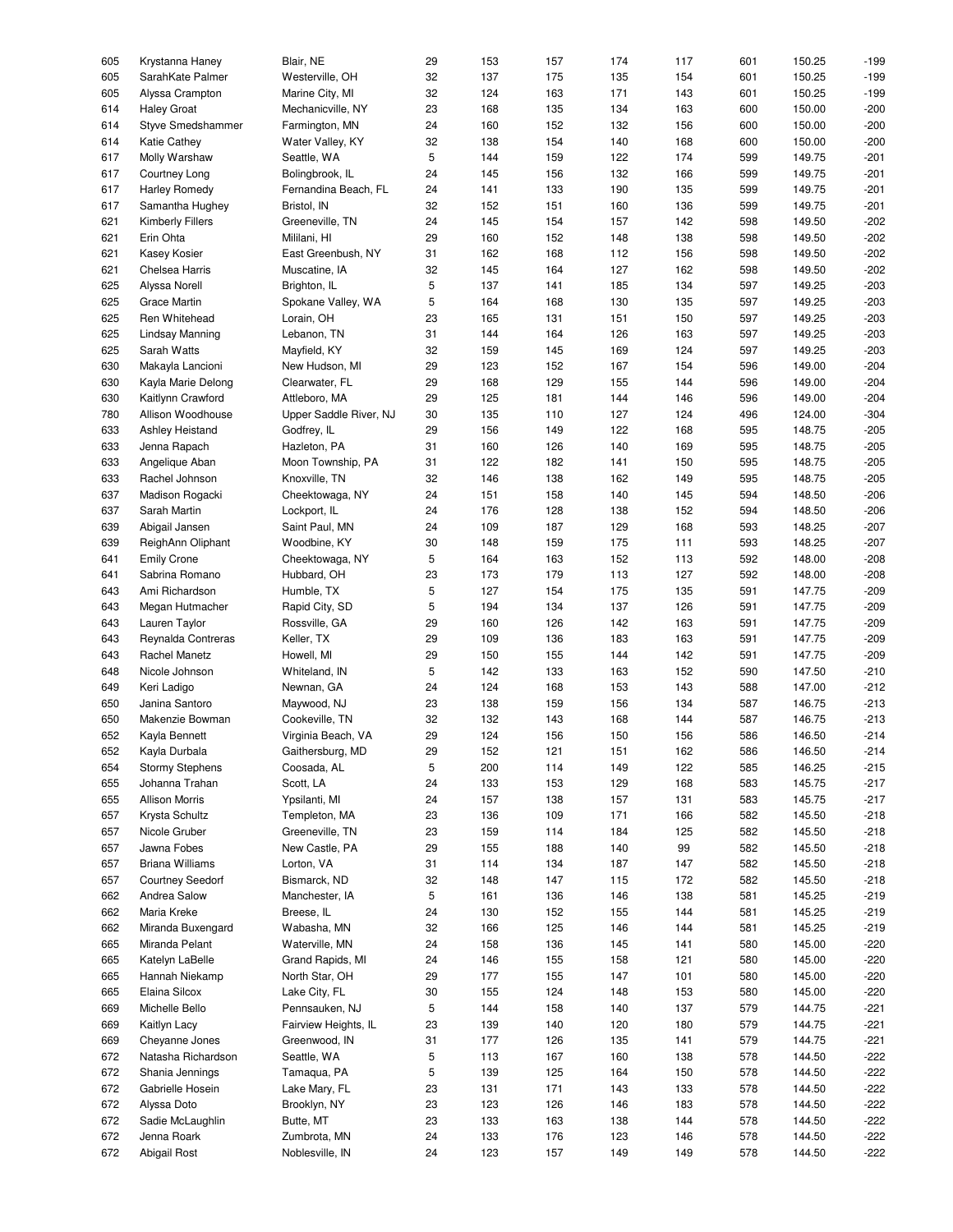| 672 |            | Kayla Lamar                         | Fort Collins, CO                  | 29      | 130        | 126        | 154        | 168        | 578        | 144.50           | $-222$           |
|-----|------------|-------------------------------------|-----------------------------------|---------|------------|------------|------------|------------|------------|------------------|------------------|
|     | 672        |                                     |                                   |         |            |            |            |            |            |                  |                  |
|     |            | <b>Tiffany Porter</b>               | Moyock, NC                        | 29      | 122        | 151        | 167        | 138        | 578        | 144.50           | $-222$           |
|     | 681        | Rebecca LaBelle                     | Pattersonville, NY                | 24      | 144        | 179        | 129        | 125        | 577        | 144.25           | $-223$           |
|     | 681        | <b>Talia Pilyih</b>                 | Pittsburgh, PA                    | 29      | 151        | 149        | 135        | 142        | 577        | 144.25           | $-223$           |
|     | 681        | Jessie Thoma                        | New Braunfels, TX                 | 31      | 109        | 171        | 146        | 151        | 577        | 144.25           | $-223$           |
|     |            |                                     |                                   |         |            |            |            |            |            |                  |                  |
|     | 684        | Evie Loop                           | Cary, NC                          | 30      | 165        | 135        | 138        | 138        | 576        | 144.00           | $-224$           |
|     | 685        | Marina Vorobyeva                    | Windermere, FL                    | 24      | 135        | 161        | 146        | 133        | 575        | 143.75           | $-225$           |
|     | 685        | Morgan Van Houtin                   | Centralia, IL                     | 30      | 103        | 159        | 188        | 125        | 575        | 143.75           | $-225$           |
|     |            |                                     |                                   |         |            |            |            |            |            |                  | $-225$           |
|     | 685        | Hannah Breier                       | Naperville, IL                    | 32      | 156        | 134        | 147        | 138        | 575        | 143.75           |                  |
|     | 688        | Tierra Jackson                      | Memphis, TN                       | 23      | 174        | 116        | 157        | 127        | 574        | 143.50           | $-226$           |
|     | 688        | Dorrie-Anne Rizzo                   | Ogdensburg, NJ                    | 23      | 136        | 137        | 146        | 155        | 574        | 143.50           | $-226$           |
|     | 690        | Marian Smallin                      | Panama City, FL                   | 5       | 140        | 145        | 154        | 134        | 573        | 143.25           | $-227$           |
|     |            |                                     |                                   |         |            |            |            |            |            |                  |                  |
|     | 690        | Merry McCully                       | Bellevue, NE                      | 24      | 135        | 135        | 138        | 165        | 573        | 143.25           | $-227$           |
|     | 692        | Deborah Epps                        | Ft. Washington, MD                | 5       | 119        | 153        | 149        | 151        | 572        | 143.00           | $-228$           |
|     | 692        | Keeryn Huntington                   | Rapid City, SD                    | 5       | 157        | 137        | 146        | 132        | 572        | 143.00           | $-228$           |
|     |            |                                     |                                   |         |            |            |            |            |            |                  |                  |
|     | 692        | Katherine McClain                   | Kingsport, TN                     | 24      | 152        | 122        | 143        | 155        | 572        | 143.00           | $-228$           |
|     | 692        | Michelle Enzer                      | Grand Prairie, TX                 | 31      | 122        | 169        | 152        | 129        | 572        | 143.00           | $-228$           |
|     | 692        | <b>Mallory Horton</b>               | Lexington, KY                     | 32      | 148        | 114        | 139        | 171        | 572        | 143.00           | $-228$           |
|     | 697        | Tamera Robinson                     | Macomb, MI                        | 30      | 130        | 158        | 138        | 145        | 571        | 142.75           | $-229$           |
|     |            |                                     |                                   |         |            |            |            |            |            |                  |                  |
|     | 698        | Sophie Jerry                        | Cottage Grove, MN                 | 24      | 138        | 144        | 130        | 158        | 570        | 142.50           | $-230$           |
|     | 699        | Anissa Martin                       | Weybridge, VT                     | 24      | 118        | 126        | 162        | 163        | 569        | 142.25           | $-231$           |
|     | 699        | <b>Taylor Krings</b>                | Columbus, NE                      | 32      | 129        | 155        | 153        | 132        | 569        | 142.25           | $-231$           |
|     |            |                                     |                                   |         |            |            |            |            |            |                  |                  |
|     | 701        | Jessica Forminio                    | Staten Island, NY                 | 23      | 136        | 107        | 170        | 155        | 568        | 142.00           | $-232$           |
|     | 701        | Lauren Potechin                     | Short Hills, NJ                   | 32      | 155        | 127        | 137        | 149        | 568        | 142.00           | $-232$           |
|     | 701        | <b>Candace Kipp</b>                 | Madison, WI                       | 32      | 144        | 183        | 119        | 122        | 568        | 142.00           | $-232$           |
|     |            |                                     |                                   | 5       |            |            |            |            |            |                  |                  |
|     | 704        | Hannah Walker                       | Gordo, AL                         |         | 157        | 139        | 130        | 141        | 567        | 141.75           | $-233$           |
|     | 704        | Jordyn Wattman                      | Haysville, KS                     | 23      | 165        | 139        | 135        | 128        | 567        | 141.75           | $-233$           |
|     | 704        | Corinna Jones                       | Rogers, AR                        | 30      | 133        | 134        | 163        | 137        | 567        | 141.75           | $-233$           |
|     | 707        | Alexandria Ford                     | Bartlesville, OK                  | 5       | 115        | 134        | 158        | 159        | 566        | 141.50           | $-234$           |
|     |            |                                     |                                   |         |            |            |            |            |            |                  |                  |
|     | 707        | <b>Haley Butkiewicz</b>             | Indianapolis, IN                  | 29      | 130        | 179        | 124        | 133        | 566        | 141.50           | $-234$           |
|     | 707        | McKayla Lang                        | Stafford, VA                      | 29      | 143        | 106        | 139        | 178        | 566        | 141.50           | $-234$           |
|     | 707        | Karla Melendez                      | Carolina, PR                      | 29      | 105        | 131        | 153        | 177        | 566        | 141.50           | $-234$           |
|     |            |                                     |                                   |         |            |            |            |            |            |                  |                  |
|     | 707        | Claudia Gervais                     | Staten Island, NY                 | 30      | 156        | 98         | 156        | 156        | 566        | 141.50           | $-234$           |
|     | 707        | <b>Sydney Clark</b>                 | Shelby Twp, MI                    | 30      | 124        | 167        | 137        | 138        | 566        | 141.50           | $-234$           |
|     | 707        | Nia McConico                        | Jonesboro, GA                     | 32      | 153        | 150        | 131        | 132        | 566        | 141.50           | $-234$           |
|     |            | Ashley Salzman                      | Inver Grove Heights, MN           | 24      | 105        | 156        | 133        | 171        | 565        | 141.25           | $-235$           |
|     |            |                                     |                                   |         |            |            |            |            |            |                  |                  |
| 714 |            |                                     |                                   |         |            |            |            |            |            |                  |                  |
|     | 715        | Jenna Mendez                        | Homer Glen, IL                    | 24      | 118        | 159        | 170        | 117        | 564        | 141.00           | $-236$           |
|     | 715        | Abbey Zollo                         | North Haledon, NJ                 | 29      | 137        | 149        | 173        | 105        | 564        | 141.00           | $-236$           |
|     |            |                                     |                                   |         |            |            |            |            |            |                  |                  |
|     | 715        | Danika Hickey                       | Stryker, OH                       | 31      | 179        | 132        | 127        | 126        | 564        | 141.00           | $-236$           |
|     | 718        | Kathryn Tonucci                     | Waldorf, MD                       | 24      | 161        | 128        | 144        | 130        | 563        | 140.75           | $-237$           |
|     | 719        | <b>Tiffany Griffith</b>             | Kitchener, ON                     | 5       | 157        | 128        | 132        | 145        | 562        | 140.50           | $-238$           |
|     |            |                                     |                                   |         |            |            |            |            |            |                  |                  |
|     | 719        | Lee Ann Reyes                       | Las Vegas, NV                     | 24      | 155        | 154        | 124        | 129        | 562        | 140.50           | $-238$           |
|     | 719        | Elizabeth Hanke                     | Alton, IL                         | 32      | 103        | 161        | 152        | 146        | 562        | 140.50           | $-238$           |
|     | 722        | Jordan Bonner                       | Rockwood, MI                      | 24      | 147        | 152        | 126        | 136        | 561        | 140.25           | $-239$           |
|     | 723        | Mackenzie Ferguson                  |                                   | 32      | 146        | 143        | 139        | 132        | 560        | 140.00           | $-240$           |
|     |            |                                     | Cypress, TX                       |         |            |            |            |            |            |                  |                  |
|     | 724        | Jennifer Lemay                      | Lebanon, NH                       | 24      | 166        | 135        | 102        | 155        | 558        | 139.50           | -242             |
|     | 724        | Summer Napper                       | Savannah, TN                      | 29      | 155        | 121        | 144        | 138        | 558        | 139.50           | $-242$           |
|     | 724        | Sarah Young                         | North Richland Hills, TX          | 29      | 116        | 162        | 120        | 160        | 558        | 139.50           | $-242$           |
|     |            |                                     |                                   |         |            |            |            |            |            |                  |                  |
|     | 724        | McKenzie Collier                    | Caledonia, MI                     | 32      | 129        | 147        | 188        | 94         | 558        | 139.50           | $-242$           |
|     | 728        | <b>Haley Geer</b>                   | Florissant, MO                    | 32      | 128        | 140        | 134        | 155        | 557        | 139.25           | $-243$           |
|     | 729        | Renee Wayner                        | New Lenox, IL                     | 24      | 130        | 145        | 146        | 133        | 554        | 138.50           | $-246$           |
|     | 729        | Ashley Lang                         | Monticello, MN                    | 29      | 126        | 159        | 123        | 146        | 554        | 138.50           | $-246$           |
|     |            |                                     |                                   |         |            |            |            |            |            |                  |                  |
|     | 731        | Brooklynn Layfield                  | Crestview, FL                     | 24      | 97         | 161        | 145        | 150        | 553        | 138.25           | $-247$           |
|     | 731        | <b>Cheyenne Rogers</b>              | Holly Springs, NC                 | 30      | 140        | 151        | 137        | 125        | 553        | 138.25           | -247             |
|     | 733        | Aitana Sloniker                     | Colorado Springs, CO              | 5       | 135        | 132        | 144        | 141        | 552        | 138.00           | $-248$           |
|     |            |                                     |                                   |         |            |            |            |            |            |                  |                  |
|     | 733        | Skyla Gage                          | Belleville, IL                    | 32      | 134        | 146        | 114        | 158        | 552        | 138.00           | $-248$           |
|     | 735        | Samantha Touzalin                   | Raliegh, NC                       | 30      | 106        | 144        | 141        | 159        | 550        | 137.50           | $-250$           |
|     | 736        | Leah Samuelson                      | East Moline, IL                   | 32      | 136        | 138        | 171        | 104        | 549        | 137.25           | -251             |
|     | 737        | <b>Beth Fowler</b>                  | Ardmore, AL                       | 23      | 128        | 177        | 136        | 107        | 548        | 137.00           | $-252$           |
|     |            |                                     |                                   |         |            |            |            |            |            |                  |                  |
|     | 738        | Brynn Lambrecht                     | Belvidere, IL                     | 23      | 132        | 133        | 121        | 161        | 547        | 136.75           | $-253$           |
|     | 739        | <b>Baylee Dill</b>                  | Indianapolis, IN                  | 5       | 129        | 126        | 148        | 142        | 545        | 136.25           | $-255$           |
|     | 739        | Allison Wescott                     | Glen Ellyn, IL                    | 29      | 137        | 139        | 147        | 122        | 545        | 136.25           | $-255$           |
|     |            |                                     |                                   |         |            |            |            |            |            |                  |                  |
|     | 739        | Lacee Fedeler                       | Madison, SD                       | 30      | 112        | 147        | 132        | 154        | 545        | 136.25           | $-255$           |
|     | 742        | Erin Cosner                         | Romeoville, IL                    | 24      | 128        | 153        | 151        | 112        | 544        | 136.00           | $-256$           |
|     | 742        | Sarah Wick                          | Crossville, TN                    | 29      | 131        | 139        | 128        | 146        | 544        | 136.00           | -256             |
|     | 744        | Erika Damerow                       | Mount Vernon, IL                  | 32      | 108        | 131        | 142        | 162        | 543        | 135.75           | $-257$           |
|     |            |                                     |                                   |         |            |            |            |            |            |                  |                  |
|     | 744        | <b>Allison Kelley</b>               | Mayfield, KY                      | 32      | 120        | 124        | 159        | 140        | 543        | 135.75           | $-257$           |
|     | 746<br>746 | Rachel McCandless<br>Chelsea Hinton | Lower Burrell, PA<br>Columbia, TN | 5<br>24 | 140<br>135 | 115<br>152 | 147<br>126 | 139<br>128 | 541<br>541 | 135.25<br>135.25 | $-259$<br>$-259$ |